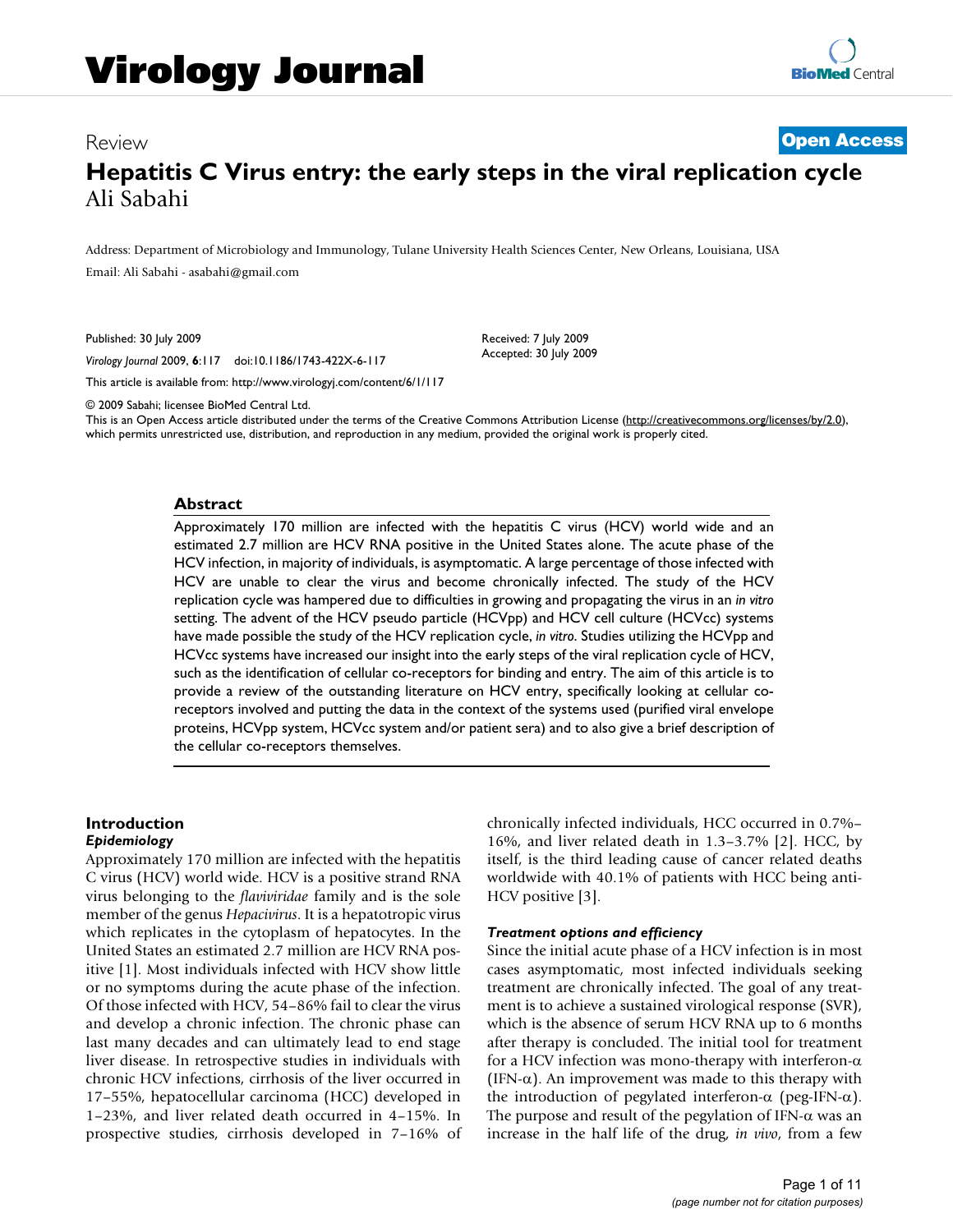hours to days. This resulted in an increase of greater than 100% in achievement of SVR when compared to treatment with IFN- $\alpha$  [4]. To increase efficiency of the treatment, peg-IFN-α therapy has been supplemented with ribavirin. Combination therapy with peg-IFN-α and ribavirin has resulted in a further increase in treatment efficiency with 54% of HCV infected patients achieving SVR.

The response and rate of SVR is dependent on the genotype of HCV with only 30% of genotype 1 infected individuals achieving SVR, whereas greater than 80% of genotype 2 or 3 achieve SVR with combination therapy [4]. Combination therapy treatment regiments are genotype dependent and the amount of peg-IFN- $\alpha$  administered is dependent on the type used. For peg-IFN-α-2a a dose of 180 μg/week is prescribed during the course of the therapy. For peg-IFN- $\alpha$ -2b a dose of 1.5  $\mu$ g/kg/week is prescribed. For those infected with HCV genotypes 1, 4, 5, or 6, peg-IFN-α is prescribed in combination with 1000 mg/ day (75 kg or less) or 1200 mg/day (greater than 75 kg) of ribavirin. For those infected with genotype 2 or 3 the duration of treatment is 24 weeks with the combination of peg-IFN- $α$  and 800 mg/day of ribavirin prescribed [5].

Of those that do not respond to therapy, and continue to be chronically infected, a percentage will develop HCC or decompensation and therefore require a liver transplant. For those with an active HCV infection, reinfection after transplantation is universal. Reinfection occurs during liver reperfusion with HCV levels reaching pre-transplant levels in a period of 72 hours. Post-transplantation, the steady state of HCV viral load is 10 times higher than pretransplantation. Of those that develop post-transplantation cirrhosis, 42% develop decompensation and only 50% survive one year after the development of decompensation. Living donor liver transplant (LDLT) allows for the pre-treatment of patients, prior to the transplantation, to lower the viral load or eradicate the virus. This leads to a very low (10%) post-transplantation viral reoccurrence [6].

# *Genomics and Proteomics*

The hepatitis C virus (HCV), a positive stranded RNA virus, is the sole member of the *Hepacivirus* genus within the *Flaviviridae* family. The HCV genome is 9.6 kb with a 5' NCR, followed by an open reading frame coding for structural and non-structural proteins, and 3' NCR region. Within the 5' NCR region resides an internal ribosome entry site (IRES) which drives the translation of the genome. The product of the translation process is a 3000 amino acid long polyprotein. The polyprotein is cleaved by viral and cellular enzymes (signal peptidases) to individual proteins. The structural proteins are the core protein and the envelope glycoproteins, E1 and E2. The nonstructural proteins are the P7 ion channel, the NS2-3 protease, the NS3 serine protease and RNA helicase, the NS4A polypeptide, the NS4B and NS5A proteins, and the NS5B RNA-dependent RNA polymerase (RdRp) [7].

The NS5B RdRp lacks proof reading function, and coupled with the high rate of replication of the virus, leads to the production of a viral pool with high level of genetic variability. HCV isolates are classified into genotypes and subtypes [8]. There are 6 major genotypes that differ in nucleotide sequence by 30–50% and several subtypes within a genotype that differ in nucleotide sequence by 20–25%. The term quasispecies refers to the genetic heterogeneity of the viral pool found in an infected individual [8]. Of the six different genotypes, genotype 1 is the most resistant to current therapy for HCV infection.

# *In vitro models of HCV infection*

Since the discovery of HCV different *in vitro* models have been used to study the viral replication cycle. The first *in vitro* system of significance was the HCV replicon system. In a prototype HCV replicon the HCV IRES drives the translation of a neomycin phosphotransferase gene followed by a heterologous (ECMV) IRES driving the translation of the HCV structural and nonstructural (full length replicon), or nonstructural genes (subgenomic replicon) [9]. The HCV replicon system allowed for the first time the study of HCV RNA replication but not the whole viral replication cycle. Cells transfected with the HCV replicon, although replicating HCV RNA at high levels, were incapable of producing infectious virus. An *in vivo* study in chimpanzees supported the hypothesis that the adaptive mutations required for efficient replication of the HCV genome *in vitro* interfered with virus packaging and secretion [10].

The HCV replicon system allowed for the study of HCV RNA replication. To understand the process of entry a HCV pseudo-particle (HCVpp) system was contrived [11,12]. HCVpp is made by transfecting 293T cells with 2 plasmids, one containing an envelope deficient HIV proviral gene, with a luciferase cassette, and the second containing the HCV glycoproteins. The particles produced can then be used to infect naive cells and the level of infectivity can be measured by a luciferase assay. The HCVpp system allowed for the study of early infection events, binding and entry, of the HCV replication cycle.

In 2003 a HCV genotype 2a clone was isolated from a Japanese patient with a rare case of fulminant hepatitis C. This clone was designated as JFH1 (for Japanese fulminant hepatitis 1) and the replicon constructed from this strain was found to replicate in Huh-7 cells (hepatoma cell line) without the need for adaptive mutations [13]. Subsequently, it was found that transfection of JFH1 RNA into Huh7 cells resulted in the de novo production of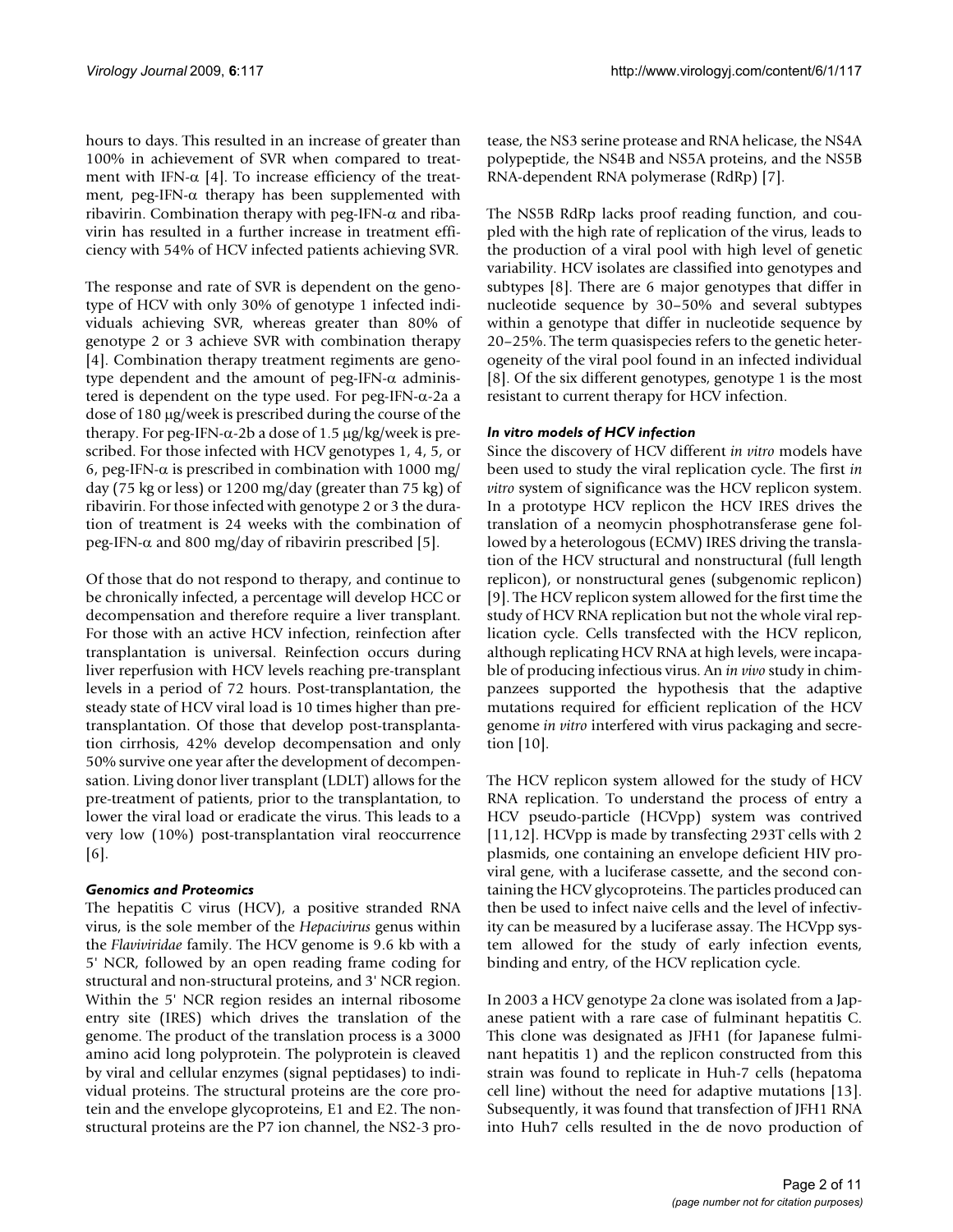infectious virus (designated HCVcc for cell culture derived HCV) that is capable of infecting naive Huh7 cells [14- 16]. The virus produced in tissue culture was infectious in chimpanzees [14,17] and in immunodeficient mice with partial human livers, and the virus inocula derived from these animals was infectious for naive Huh7 cells [17].

## *HCV replication cycle*

HCV infection is a highly dynamic process with a viral half life of a few hours and production/clearance of an estimated 1012 virions per day in an infected individual [18]. Upon binding to hepatocytes, HCV enters cells by clathrin-mediated endocytosis [19]. A number of cellular coreceptors of HCV have been identified. They include glycosaminoglycans [20-24], the LDL receptor (LDLR) [25,26], DC-SIGN and L-SIGN [27-29], CD81 [24,30-47], SRBI [48-56], and claudin-1 [57-59]. Current evidence suggests that within the endosome, the low pH environment triggers the fusion process of the virus with the endosomal membrane and the introduction of the HCV genome into the cytoplasm [60-62].

Translation of the HCV genome is driven by the IRES located in the highly conserved 5' NCR. Initiation of translation occurs through the formation of a complex of the HCV IRES and the 40S ribosomal subunit. This event is followed by association eIF3 and the ternary complex of eIF2Met-tRNAGTP and the formation of a 48S-like complex at the initiation codon of the HCV RNA. The final and rate limiting step is the GTP-dependent association of the 60S subunit to form the 80S complex [63]. The translation process and subsequent processing by viral and cellular proteases yields mature structural and non-structural proteins. The structural proteins and p7 polypeptide are processed by the endoplasmic reticulum (ER) signal peptidase and the nonstructural protein are processed by the NS2-3 protease and NS3-4A serine protease [7].

The expression of the HCV proteins leads to the formation of replication complexes in the cytosol. The replication complexes are situated near the cell membrane which can be visualized as a membrane alteration called the membranous web [64,65]. It has been recently shown that the binding of a liver specific micro-RNA (miRNA), miRNA122, to the 5' NCR of HCV enhances the viral RNA replication process [66]. The expression of HCV proteins and the replication of the HCV genome is followed by the packaging of the virus particles and secretion. Presumably virions form by budding into the ER and exiting through the secretory pathway.

### *HCV association with lipoproteins and particle density*

Current evidence indicates that HCV particles, both *in vitro* and *in vivo*, exist as virus-lipoprotein particles with a broad density profile [15,67-70]. The density profile of a HCV positive serum sample from a chronically infected

patient displayed a distribution from 1.13–1.04 g/ml, with the majority of the HCV RNA being at 1.08 g/ml and below. At pH 4 the density shifted slightly toward higher densities and an increase to pH 9.2 had no effect on the density profile. Immunoprecipitation experiments using ApoB and ApoE antibody showed that at densities below 1.06 g/ml the HCV particles from the serum sample were associated with ApoB and ApoE, which suggests association of these viral particles with LDL and VLDL. This association decreased as particle densities increased [68].

The density profile of HCVcc particles shows an HCV RNA distribution from 1.0 to 1.18 g/ml with a peak at 1.13 to 1.14 g/ml. The HCVcc infectivity profile displays a broad distribution from 1.01 to 1.12 g/ml with no infectivity at densities greater the 1.12 g/ml [15]. The HCV RNA and infectivity peaks of the density profile HCVcc do not overlap and there is little or no infectivity at the density of the RNA peak. This fraction has been shown to largely contains a RNase resistant encapsidated HCV RNA particles which are non-infectious [67].

## **HCV entry cellular receptors** *CD81*

CD81 was recognized early as an entry receptor for HCV [43]. CD81 is a member of the tetraspanin family of proteins. Tetraspanins are type III membrane glycoproteins which span the membrane 4 times and therefore producing 2 extracellular loops and a short intracellular loop. Of the 2 extracellular loop, the long extracellular loop (LEL) contains the signature structural feature of the tetraspanin family of proteins. There are disulfide bonds between the 4 cysteine residues in the LEL which form a subloop structure containing a region that is hypervariable between family members. The region outside the subloop contains greater structural conservation among family members, forming 3 alpha helices. Tetraspanins have no intrinsic enzymatic activity. They form structures on the plasma membrane called tetraspanin enriched microdomains (TEMS) which are distinct from lipid rafts although they have been shown to interact physically. Although there has been evidence that tetraspanins interact with counter receptors on other cells, most evidence indicates that they instead act in cis with other transmembrane proteins and regulate post-ligand binding events, including integrinmediated adhesion strengthening. The c-terminus of CD81, CD151, and other tetraspanins meet the criteria for being recognized by either type III or type I PDZ domains therefore leaving open the possibility of interaction with the cytoskeleton. Previous studies have shown that tetraspanins affect such processes such as cell proliferation, apoptosis, and tumor metastasis [71,72].

Due to the lack of an *in vitro* infectious system, early studies utilized soluble E2 (sE2, lacking the transmembrane region) to identify CD81 as a HCV receptor [31,36,43,73-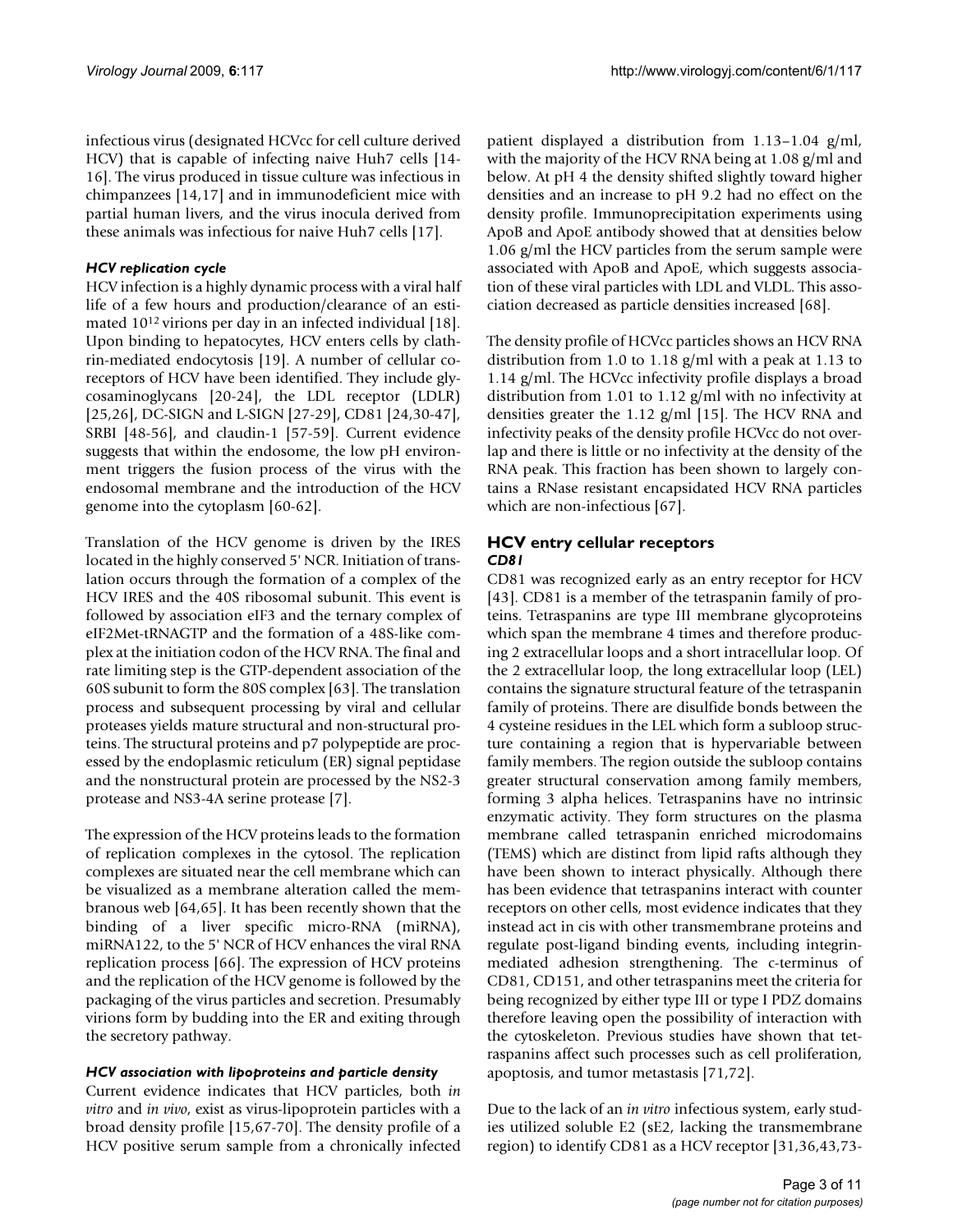76]. The binding strength,  $K_{d}$  of sE2 to CD81 LEL were experimentally found to be at 1.8 nM at 25°C and 9.1 nM at 37°C, and the formation of disulfide bonds among the 4 cysteines in the LEL are necessary condition for sE2 binding to the CD81 LEL [77]. The role of CD81 as a cellular receptor for HCV was further strengthened with the advent of the HCVpp [32,34,37,40,41,47,49,55,78] and HCVcc [24,30,38,55] systems. It has been demonstrated that HCV and HCV glycoprotein E2 bind CD81 and not other members of the tetraspanin family [36]. Binding of E2 occurs at the CD81 LEL and binding of E2 to CD81, or infections with HCVpp or HCVcc, are inhibited with pretreatment with CD81 LEL or antibody versus CD81 [34,36,47,76,77].

Expression of CD81 is not indicative of permissiveness to HCV infection and the expression of human CD81 in cells that are CD81 negative or in cells of other species does not confer susceptibility to HCV infection, with the exception of human CD81 expression in CD81 negative human hepatic cell lines (i.e. HepG2 cell line) [32- 34,37,41,47,79]. The level of CD81 expression does not foretell the level of permissiveness to HCV infection. HepG2 cells, a CD81 negative human hepatoma cell line, transfected and expressing CD81 were less susceptible to HCVpp infection than Huh7 cells, a CD81 positive human hepatoma cell line, although expressing higher levels of surface CD81 [34].

The identification CD81 LEL as the domain which interacts with HCV E2 led to studies to discern the E2 binding site on the LEL. It was previously shown that CD81 is normally found as a homodimer on the plasma membrane, and binding studies showed that sE2 binds optimally to a LEL dimer and with much less affinity to a LEL monomer. Furthermore, mutational studies on the LEL identified L162, I182, N184, and F186 as residues that might form part of the E2 binding site. Mutations to these residues do not disrupt the formation of CD81 multimers or the formation of disulfide bonds within the LEL [76].

Antibodies against CD81 were shown to block HCVcc infection if introduced prior to or after the binding of virus to Huh7-Lunet cells at 4°C. In a follow up experiment, cells were infected at various duration, at 37°C, in the presence or absence of anti-CD81, for 10, 20, 30 or 60 minutes. Subsequently, cells were washed and medium was added containing anti-CD81 for 4 hours. The cells were washed and fresh media, without anti-CD81, was added and the efficiency of HCVcc infection was compared to a control infection. Anti-CD81 was able to potently inhibit HCVcc infection, by 60%, even when following an extended binding phase at 37°C, suggesting that CD81 acts at a stage after virus binding [62].

## *SRBI*

The class B scavenger receptor (SRBI) protein was initially identified as a high affinity low density lipoprotein (LDL) and modified LDL receptor [80,81]. It is a 82KD protein, located primarily to the caveolae, with 2 transmembrane regions, 2 cytoplasmic domains, and large extracellular loop containing a cysteine rich region and 9 putative sites for N-linked glycosylation [82-84]. Its primary function is as a high density lipoprotein (HDL) receptor and its role in cholesterol transport was clarified shortly thereafter [85-88]. SRBI is highly expressed in the liver and steroidgenic tissues, such as the adrenal gland and the ovaries [85,86,89].

Central to the physiological role of SRBI is its primary ligand, HDL. HDL can accept free cholesterol and converts it to cholesterol ester (CE) by a HDL associated enzyme lecithin cholesterol acyltransferase. HDL associated CE can be transferred to other lipoproteins for subsequent transport and metabolism. HDL can deliver the CE to the liver, or steroidgenic tissues in which the CE is used for the production of steroid hormones. In the liver, the HDLderived cholesterol can be secreted into bile, converted to bile acids, or repackaged into lipoproteins and secreted [89].

The role of SRBI in cholesterol regulation is one of uptake and efflux. The process of selective uptake of free cholesterol (FC) and CE from HDL and LDL particles is largely accomplished without the breakdown of the lipoparticles [82-85,87,88,90-92]. The reverse process of efflux is the movement of cholesterol from the cell to HDL and LDL particles via SRBI [84,88,93,94]. The process of uptake and efflux of cholesterol is inhibited by antibodies against SRBI, which inhibit the binding of lipoprotein, and without an acceptor, such as HDL, there is not an observable transfer of cholesterol from SRBI expressing cells to the extracellular space [94,95].

The importance of SRBI to cholesterol metabolism is further highlighted by work done with mice. In one study targeted mutation of the SRBI genes in mice lead to an increase in plasma cholesterol levels of 30–40% in heterozygote (single knockout mutation) animals and an increase of 2.2 folds in the homozygote (double knockout mutation) as compared to wild type [96]. In a separate study, with mutations in the promoter region of SRBI, there was an increase in plasma cholesterol levels of 50– 70% and an increase in size and cholesterol content of the HDL particles in mutant mice as compared to wild type. There was also a decrease in the hepatic uptake of free cholesterol (40%) and selective uptake of HDL cholesterol (50%) by mutant animals as compared to wild type [97]. Liver over-expression of SRBI in mice lead to 92–94% decrease in total plasma cholesterol levels as compared to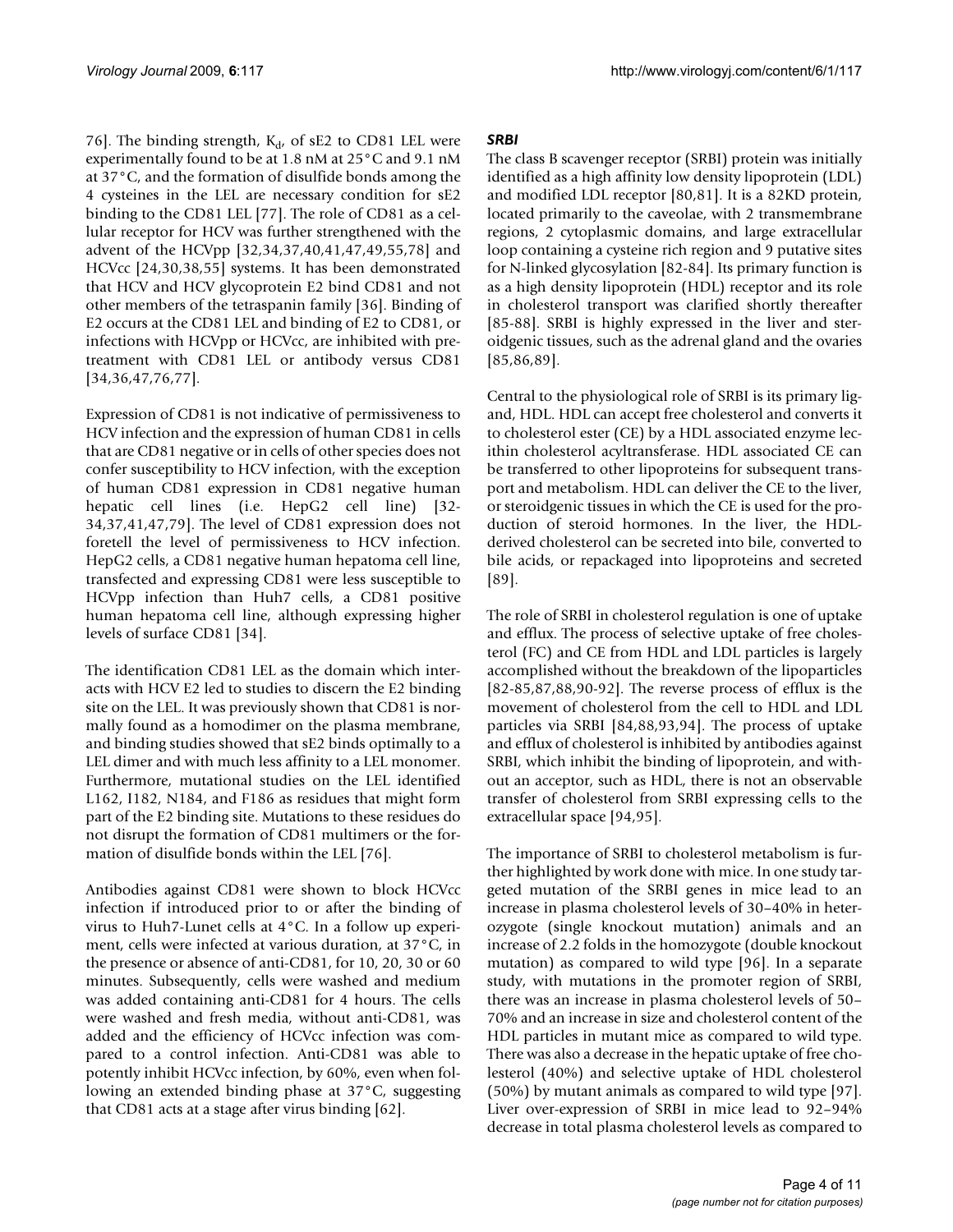wild type animals. There was also a decrease in plasma phospholipids (75%) and triglycerides (45–58%) levels as compared to wild type animals [98].

SRBI and its ligand HDL are of significance in the early steps of HCV infection. The identification of SRBI as a HCV cellular receptor was made with HCVpp *in vitro*. The infection of 293T cells by HCVpp was enhanced 10 fold with the over-expression of SRBI, and SRBI anti-serum reduced HCVpp infectivity of Huh7 and CD81+ HepG2 cells in a dose dependent manner [49]. Infection of Huh7 cells by HCVpp was enhanced in the presence of HDL. The increase in infectivity was 5 fold if the HDL was added to the media after HCVpp binding to cells whereas the increase was only 1.7 fold when both were added simultaneously. This points to the possibility that HDL enhancement of HCVpp infectivity occurs post binding [50]. The production of HCVpp particles in presence of HDL or human serum increased infectivity of the produced virus in a dose dependent manner. There was not a significant increase in infectivity when the virus was grown in the presence of LDL or VLDL. The enhancement in infectivity was lost when cells were treated with anti-SRBI prior to infection or SRBI expression was attenuated. Enhancement was also lost, in a dose dependent manner, upon treatment of cells with drugs which block SRBI ability to uptake cholesterol esters from HDL [51].

As with the HCVpp, similar results are seen with the HCVcc *in vitro* system. Infectivity of HCVcc, grown in serum free media, increased up to 2 folds with introduction of HDL, but decreased with increasing concentrations of HDL. At HDL levels equivalent to physiological concentrations, HDL was inhibitory for HCVcc infection of Huh7 cells [99]. In a separate study, HCVcc infectivity of Huh7.5 cells over-expressing SRBI increased 18 fold as compared to parental cells. The over-expression of SRBI in Huh7.5 cells led to an increase in cell to cell spread and secondary infections by HCVcc [54].

The important roles of SRBI and HDL in HCV infection has led to a closer look at the effects cholesterol has on infectivity of HCV. The depletion of cholesterol, by 60%, from Huh7 cells prior to infection with HCVcc resulted in a 6.2 fold inhibition of infectivity. Inhibition was reversed upon treatment of cells with exogenous cholesterol [55]. The cholesterol/phospholipid ratio of HCVcc was found to be 1.29, as compared to a ratio of 0.4 and 0.42 for cell membranes of non-infected and infected cells, respectively. A decrease of HCVcc cholesterol levels led to a decrease in the infectivity of the virus [100]. These results indicate the importance in cholesterol levels to infectivity which further highlight the role SRBI plays directly and indirectly in HCV infection.

The effective interaction of the HCV glycoproteins, SRBI, and CD81 are necessary for a productive infection to occur. Experimental results have shown complex formation between HCV E2, CD81, and SRBI. Removal of one protein abrogated formation of any complex between the remaining proteins [78]. In the case of HCVcc infection, synergistic inhibition of infectivity was observed when cells were pretreated with both anti-CD81 and anti-SRBI, as compared to treatment with one antibody. The authors concluded their results point to CD81 and SRBI functioning cooperatively during the infection process. Although both CD81 and SRBI are needed for a productive HCVpp infection, there was a lack of synergy when blocking both receptors which points to a lack of cooperativity between the two receptors in a HCVpp infection [55].

# *Claudin-1*

Claudins are transmembrane proteins involved in the formation of tight junctions. Their tetraspan transmembrane topology produces two extracellular loops, one intracellular loop, and two intracellular tails (the C and N-terminus). Within the family of mammalian claudins the Nterminal is  $\sim$ 7 amino acids, the first extracellular loop (ECL1) is  $\sim$  50 amino acids, the intracellular loop  $\sim$  12 amino acids, the second intracellular loop (ECL2) is  $\sim$ 25 amino acids, and the C-terminal 25–50 amino acids [101- 103].

A general function of claudins, in tight junction formation, is paracellular sealing. Claudin-1, -5, -11, and -14 knock out mice have shed light on the function of these proteins, *in vivo*, in the tightening of skin [104], the blood brain barrier [105], myelin sheets and Sertoli cell layers [106], and the epithelial in the inner ear [107], respectively. The distinct properties of a given tissue and its relationship to its tight junctions seem to be largely dependent on the combination of claudins that are expressed and on the manner they copolymerize [103,108,109]. Claudin-1 is highly expressed in the liver and is also found in other epithelial tissues [110].

Performing a cyclic lentivirus based repackaging screen of a complementary DNA library, derived from a highly permissive cell line to HCV infection, for genes that confer susceptibility to HCV infection to non-permissive cell lines, claudin-1 was identified as a cellular receptor for HCV [111]. Claudin-1 is expressed in all hepatoma cell lines permissive to HCVcc and HCVpp infection, except for Bel7402 [112], as well as primary hepatocytes [113]. The expression of claudin-1 in 293T cells enhanced HCVpp infection, in one study by more than a 100 fold [111] and another to the same levels as HCVpp infection of Huh7.5 cells [113]. HCVpp infection of 293T cells expressing claudin-1 was inhibited by serum from HCV+ patients, anti-CD81, and bafilomycin A1, demonstrating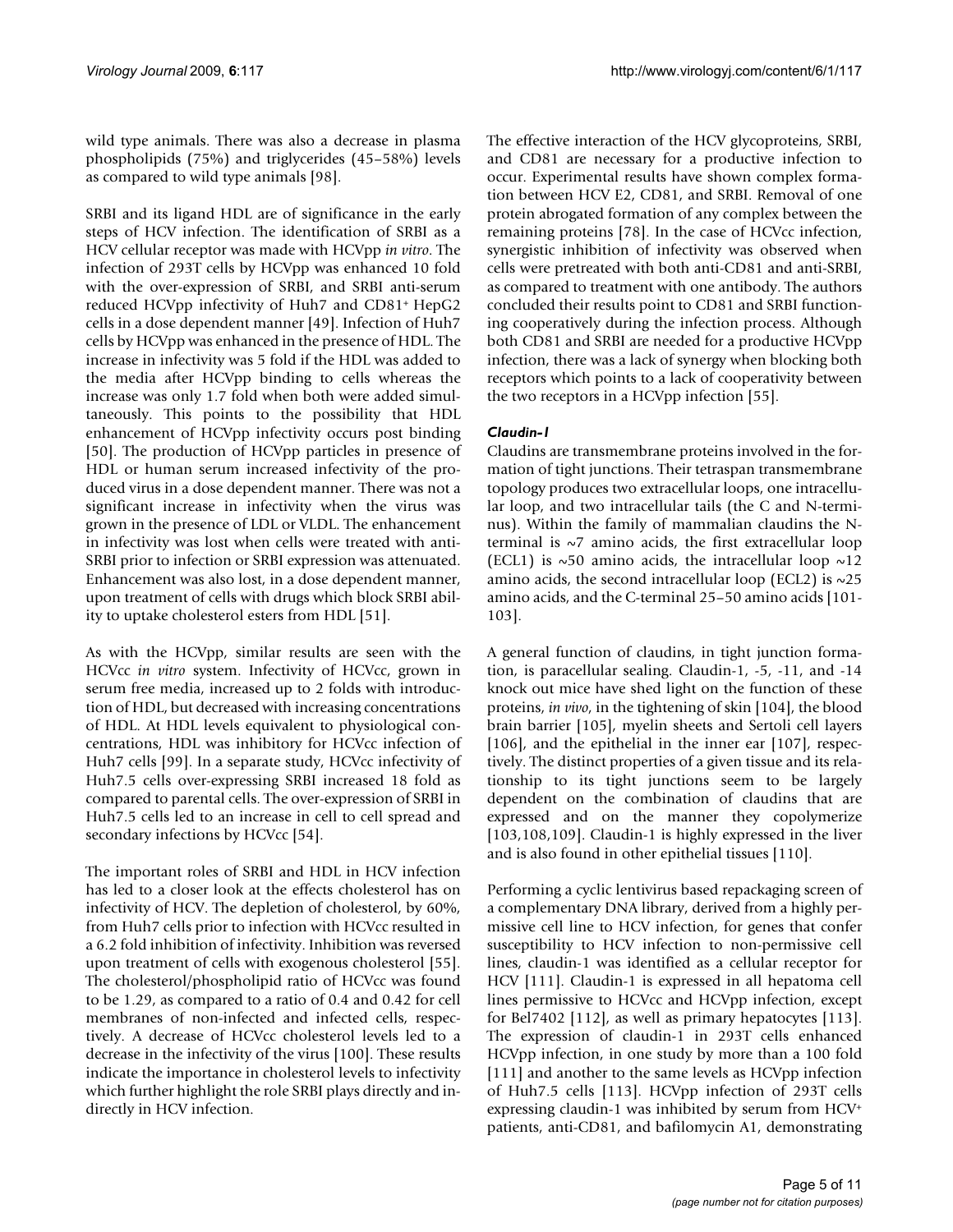that HCVpp entry was also dependent on the envelope glycoproteins, CD81, and endosomal acidification [113]. Claudin-1 expressing 293T cells were also permissive to HCVcc infection, although efficiency of infection was 1000 folds less than Huh7 cells [111]. The overexpression of claudin-1 in cell lines permissive to HCVpp infection did not enhance infectivity [111].

HCVpp infection remained CD81 dependent even when claudin-1 was overexpressed in Hep-G2 (CD81 negative cell line, becomes susceptible to HCVpp upon expression of CD81) cell line. The expression of murine claudin-1, instead of human claudin-1, did not negatively effect HCVpp susceptibility which suggests that claudin-1 in not a determinant of specie host range of the virus. Down regulation of claudin-1 via siRNA resulted in a decrease in infection levels of HCVpp and HCVcc [111].

The n-terminal 1/3 of extracellular loop 1 (ECL1) was identified as sufficient for HCVpp entry when expressed in a claudin-7 background. Of the 5 residues that differ between the claudin-1 and claudin-7 in the n-terminal 1/ 3 of ECL1, 2 were found to be important in regard to HCVpp infection. The introduction of M32I or K48E into claudin-7 rendered 293T cells partially permissive to HCVpp infection, but the combination of both mutations supported HCVpp entry as efficiently as claudin-1 [111].

Post binding antibody inhibition of claudin-1 demonstrate that, like CD81 [62], claudin-1 acts at a post-binding stage in HCV infection. The results of these experiments suggest a sequence in which CD81 interacts with the virus prior to claudin-1 [111]. Cell to cell fusion studies also demonstrated that claudin-1 is required for HCV envelope glycoprotein mediated fusion although it is unclear if claudin-1 participates directly in the fusion process or that its involvement is required in an earlier step [111].

Two other family members of claudin-1, claudin-6 and -9, have been identified as possible HCV cellular receptors. The expression of claudin-6 and -9 in 293T cells resulted in the cells becoming permissive to HCVpp infection at similar levels as Huh7.5 [112,113] and permissive to HCVcc infection, but at titers 400 times lower than those achieved in Huh7.5 cells [112]. Interestingly, the attenuation of claudin-1 expression and expression of either claudin-6 or -9 in Huh7.5 cells, lead to abrogation of HCVcc permissiveness. Furthermore the expression of claudin-6 and -9 in claudin-1 negative hepatoma cell lines was not effective in conferring the ability to become HCVpp permissive, but the expression of claudin-1 made the cell line permissive to HCVpp infection [113]. The exception seems to be the HCVpp permissive hepatoma cell line Bel7402, which is claudin-1 negative but expresses claudin-9. The reduction in claudin-9 expression in Bel7402

led to the a significant decrease in HCVpp infectivity [112].

# *LDLR*

The LDL receptor (LDLR) is a single pass transmembrane glycoprotein of 839 amino acids. It is a modular proteins consisting of seven adjacent LDL receptor type-A (LA) modules at the n terminal end, followed by a region of homology to the epidermal growth factor precursor (EGFP) which consists of two epidermal growth factorlike (EGF) modules, a YWTD domain, a third EGF module, a serine and threonine rich region, a transmembrane region, and a 50 residue cytoplasmic tail [114-116].

The LDLR receptor is responsible for the cellular sequestering of cholesterol containing LDL and VLDL particles from circulation. The underlying genetic cause familial hypercholesterolemia (FH) is a loss of function mutations in the LDLR gene. FH is an autosomal genetic disorder affecting approximately 1 in 500 individuals worldwide. In heterozygous individuals, FH presents as an increased risk of atherosclerosis and coronary heart disease. Homozygous individuals, if untreated, typically die of heart disease at an early age [116]. The LA repeats have been shown to be the ligand binding domain of LDLR [117].

A majority of plasma cholesterol in humans circulates in the form of LDL. LDL is the primary ligand for the LDLR and consists of one copy of apolipoprotein B-100 (apoB-100) as its primary protein component. The LDLR receptor also binds, with high affinity, lipoproteins which contain multiple copies of apolipoprotein E (apoE), such as the β-migrating forms of very low density lipoprotein (β-VLDL) and some intermediate density lipoproteins [118,119]. LDLR binding of apoE requires apoE association with lipids [120]. LDLR-ligand complexes enter cells via clathrin-coated pits and are then delivered to endosomes where the low pH environment triggers the release of ligand from receptor. The receptor is then returned to the plasma membrane in a process called receptor recycling. The lipoprotein particle proceeds to the lysosome where the hydrolysis of the released cholesterol esters occurs [121].

There is evidence that LDLR is involved in the HCV infection process. The binding of HCV particles, from HCV positive serum of patients, to human dermal fibroblasts were inhibited by pretreatment of cells with >200 μg/ml of purified LDL. The expression of LDLR on COS-7 cells led to HCV binding to the cells from 7 out of 12 patient sera [25]. Further evidence for the role of LDLR in HCV infection was gathered by studies done with primary human hepatocytes. A peptide inhibitor of LDL binding to LDLR inhibited HCV infection of hepatocytes. This effect was most potent when the peptide was added at the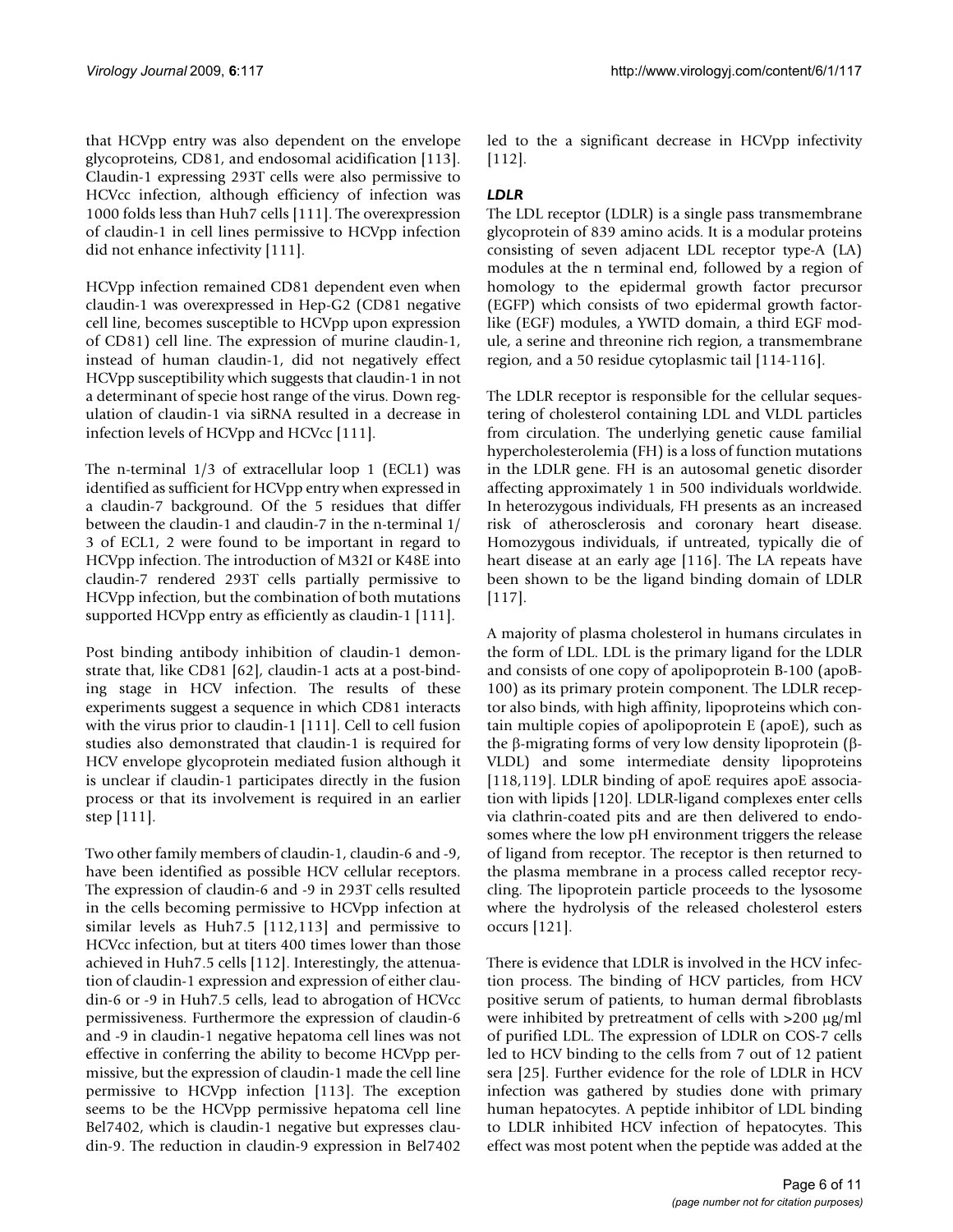time of infection and the inhibitory effect diminished progressively when peptide was added at time points after infection. This results suggests that LDLR is involved in viral attachment to the hepatocytes. Treatment of hepatocytes with monoclonal antibodies against LDLR or LDL also inhibited HCV infection [26]. These findings and the association of HCV particles with lipoproteins suggest a role for LDLR as a cellular receptor for HCV.

## *Glycosaminoglycans*

Glycosaminoglycan (GAG) chains on cell surface proteoglycans serve as attachment sites for the binding of a number of viruses and other microorganisms. GAG chains are ubiquitously present on the cell surface of eukaryotic cells with varying composition and concentration dependent on cell type [122]. The GAG heparan sulfate comprises of a family of linear polysaccharides with a signature motif of repeating units of  $[GlcA-GlcNAc]_{n'}$ , where GlcA is glucuronic acid and GlcNAc in *N*-acetylglucosamine. The saccharides undergo N deacetylation and N sulfation of the GlcNAc residues, O sulfation at other positions, and epimerization of GlcA to iduronic acid, which gives rise to structural diversity throughout the length of each chain [123].

The GAG heparan sulfate has been identified as a HCV cellular receptor [20,22-24,62]. Heparin, a close structural homologue of highly sulfated heparan sulfate, was able to bind HCV E2 in an ELISA, in a concentration-dependent manner. The dissociation constant,  $K_d$ , for E2 and E1 binding to heparin was measured at  $5.2 \times 10^{-9}$  M and  $5.3$  $\times$  10<sup>-8</sup> M, respectively [20,22]. The binding of E2 to HepG2 cells was inhibited in a dose-dependent manner by pre-incubation of E2 with heparin and liver derived highly sulfated heparan sulfate [20].

The pretreatment of HCVpp with heparin and highly sulfated heparan sulfate led to marked inhibition in infectivity of Huh7 cells with an  $IC_{50}$  0.5  $\mu$ g/ml. If HCVpp was allowed to bind Huh7 cells prior to the addition of heparin or highly sulfated heparan sulfate, the inhibitory effect was not as dramatic [22,23]. The pretreatment of HCVcc particles with heparin led to a dose dependent inhibition of HCVcc binding at 4°C to Huh7 cells, and the pretreatment of Huh7 cells with heparinase II and heparinase III inhibited HCVcc binding to Huh7 cells at 4°C by 51–75% and 60–75%, respectively [24].

The incubation of HCVcc particles with heparin led to a moderate dose dependent inhibition of HCVcc infection of Huh7 cells with an  $IC_{50}$  value of 50  $\mu$ g/ml. This inhibitory effect was not observed if Huh7 cells were pre-treated with heparin prior to the addition of virus implying direct interaction of HCVcc with heparin is responsible for the inhibition observed. The pretreatment of Huh7 cells with heparinase I and III also led to a moderate inhibition of HCVcc infectivity (40–60%). Heparin's inhibitory effect on HCVcc infection of Huh7 cells was abrogated if administered to cells after viral binding had taken place [62]. This, and other findings, indicate that cellular GAG, and specifically highly sulfated heparan sulfates, are involved in the process of HCV binding to cells.

# *Occludin*

A recent study has identified occludin (OCLN) as a HCV cellular receptor [124]. OCLN is a four transmembrane domain protein present in the tight junctions of polarized epithelial cells. HCV permissive human hepatoma cell lines such as Huh7 or cell lines shown to lack other entry factors (i.e. HepG2 and 293T cells) were found to express detectable levels of OCLN. Overexpression of OCLN did not enhance susceptibility to HCVpp infection. Silencing of OCLN expression lead to inhibition of HCVpp infection in Hep3B cells and inhibition of infection of both HCVpp and HCVcc in Huh-7.5 cells. These observations indicate that OCLN is essential for HCV infection of naturally permissive cell lines. Overexpression of human OCLN in HCV resistant cell lines, which express the other entry co-receptors, led specific enhancement in susceptibility to HCVpp infection.

# *Liver tissue expression of HCV receptors*

The expression levels and localization of the known HCV receptors in normal and infected liver was examined and published by Dr. McKeating's laboratory [125]. In a normal liver, CD81 expression on hepatocytes was observed on the basolateral surface with some canalicular expression. CD81 expression was also present in the stroma of the portal tracts. SRBI expression was seen on the sinusoidal endothelium and hepatocytes. There was minimal amount of SRBI expression observed on the bile ducts and hepatocyte expression was located at the basolateral surface. Claudin 1 expression was seen on the bile ducts and hepatocytes, with low levels of expression on the sinusoidal endothelium. Hepatocyte expression of claudin 1 was observed on the basolateral and canalicular membranes. In a HCV infected liver an increase in claudin 1 expression was observed on the basolateral membrane of hepatocytes. In normal liver tissue, the co-localization of claudin 1 and CD81 was observed to be the strongest in the apicalcanalicular region. In HCV infected liver tissue, the colocalization was prominently observed at the basolateral region. Claudin 1 and SRBI co-localization was seen at the basolateral membrane in both normal and HCV infected liver tissue.

# **Conclusion**

This review summarizes the role each HCV cellular coreceptor in the infection process and the endogenous function of each of these co-receptors. Much has been learned in the past few years of the mechanism and requirements for HCV to successfully infect naïve cells.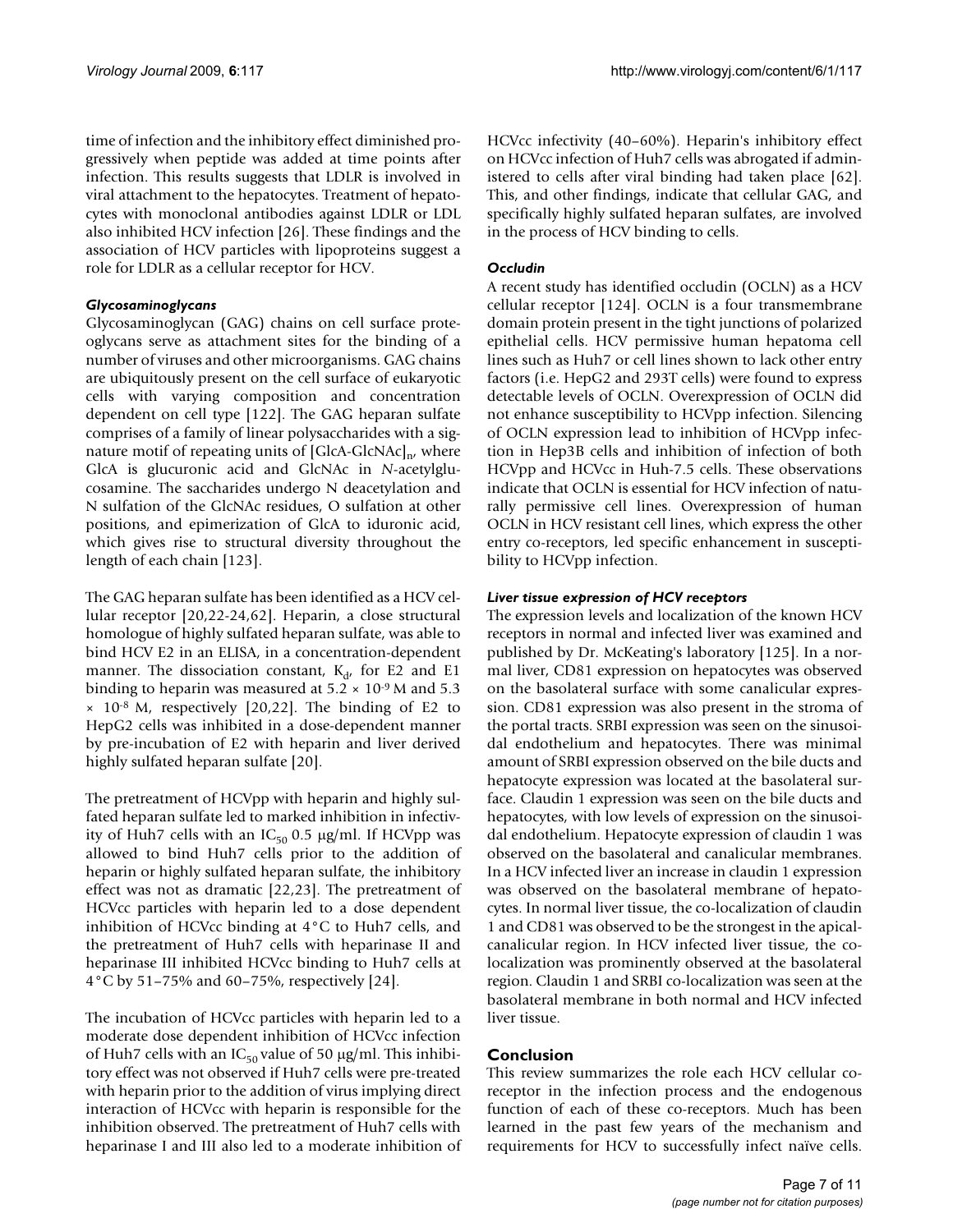With future advances in developing robust *in vivo* (i.e. small animal model of HCV infection) and *in vitro* (i.e. infection of primary hepatocytes, HCVcc strains of different genotypes) assays our understanding of the processes involved in the early steps of HCV infection will be greatly expanded.

#### **Competing interests**

The author declares that they have no competing interests.

### **Authors' contributions**

AS is the sole author of this manuscript.

### **Author information**

After finishing high school in Tucson, Arizona, the author enlisted as an infantryman in the United States Army. After three years of military service, he attended Southern University in Baton Rouge, Louisiana, where he earned a bachelor of science degree in physics. He then enrolled for 2 years as a graduate student at the chemistry department at Tulane University after which he joined the Molecular and Cellular Biology Program at Tulane University Medical Center and the joined the laboratory of Dr. Robert F. Garry in 2003 and began his work on the hepatitis C virus. The author successfully defended his dissertation in December of 2008.

### **Acknowledgements**

I would like to thank my Ph.D. advisor Dr. Robert F. Garry for his guidance and support. I am also grateful for the guidance I received from my committee members Drs. William C. Wimley, Thomas G. Voss, Aline B. Scandurro, and Erik Flemington.

#### **References**

- Alter MJ, Kruszon-Moran D, Nainan OV, McQuillan GM, Gao F, Moyer LA, Kaslow RA, Margolis HS: **[The prevalence of hepatitis](http://www.ncbi.nlm.nih.gov/entrez/query.fcgi?cmd=Retrieve&db=PubMed&dopt=Abstract&list_uids=10451460) [C virus infection in the United States, 1988 through 1994.](http://www.ncbi.nlm.nih.gov/entrez/query.fcgi?cmd=Retrieve&db=PubMed&dopt=Abstract&list_uids=10451460)** *N Engl J Med* 1999, **341:**556-562.
- 2. Seeff LB: **[Natural history of chronic hepatitis C.](http://www.ncbi.nlm.nih.gov/entrez/query.fcgi?cmd=Retrieve&db=PubMed&dopt=Abstract&list_uids=12407575)** *Hepatology* 2002, **36:**S35-46.
- 3. Levrero M: **[Viral hepatitis and liver cancer: the case of hepati](http://www.ncbi.nlm.nih.gov/entrez/query.fcgi?cmd=Retrieve&db=PubMed&dopt=Abstract&list_uids=16799625)[tis C.](http://www.ncbi.nlm.nih.gov/entrez/query.fcgi?cmd=Retrieve&db=PubMed&dopt=Abstract&list_uids=16799625)** *Oncogene* 2006, **25:**3834-3847.
- 4. Di Bisceglie AM, Hoofnagle JH: **[Optimal therapy of hepatitis C.](http://www.ncbi.nlm.nih.gov/entrez/query.fcgi?cmd=Retrieve&db=PubMed&dopt=Abstract&list_uids=12407585)** *Hepatology* 2002, **36:**S121-7.
- 5. Hoofnagle JH, Seeff LB: **[Peginterferon and ribavirin for chronic](http://www.ncbi.nlm.nih.gov/entrez/query.fcgi?cmd=Retrieve&db=PubMed&dopt=Abstract&list_uids=17151366) [hepatitis C.](http://www.ncbi.nlm.nih.gov/entrez/query.fcgi?cmd=Retrieve&db=PubMed&dopt=Abstract&list_uids=17151366)** *N Engl J Med* 2006, **355:**2444-2451.
- 6. Brown RS: **[Hepatitis C and liver transplantation.](http://www.ncbi.nlm.nih.gov/entrez/query.fcgi?cmd=Retrieve&db=PubMed&dopt=Abstract&list_uids=16107838)** *Nature* 2005, **436:**973-978.
- 7. Moradpour D, Penin F, Rice CM: **[Replication of hepatitis C virus.](http://www.ncbi.nlm.nih.gov/entrez/query.fcgi?cmd=Retrieve&db=PubMed&dopt=Abstract&list_uids=17487147)** *Nat Rev Microbiol* 2007, **5:**453-463.
- 8. Simmonds P, Bukh J, Combet C, Deleage G, Enomoto N, Feinstone S, Halfon P, Inchauspe G, Kuiken C, Maertens G, Mizokami M, Murphy DG, Okamoto H, Pawlotsky JM, Penin F, Sablon E, Shin-I T, Stuyver LJ, Thiel HJ, Viazov S, Weiner AJ, Widell A: **[Consensus proposals](http://www.ncbi.nlm.nih.gov/entrez/query.fcgi?cmd=Retrieve&db=PubMed&dopt=Abstract&list_uids=16149085) [for a unified system of nomenclature of hepatitis C virus gen](http://www.ncbi.nlm.nih.gov/entrez/query.fcgi?cmd=Retrieve&db=PubMed&dopt=Abstract&list_uids=16149085)[otypes.](http://www.ncbi.nlm.nih.gov/entrez/query.fcgi?cmd=Retrieve&db=PubMed&dopt=Abstract&list_uids=16149085)** *Hepatology* 2005, **42:**962-973.
- Lohmann V, Korner F, Koch J, Herian U, Theilmann L, Bartenschlager R: **[Replication of subgenomic hepatitis C virus RNAs in a](http://www.ncbi.nlm.nih.gov/entrez/query.fcgi?cmd=Retrieve&db=PubMed&dopt=Abstract&list_uids=10390360) [hepatoma cell line.](http://www.ncbi.nlm.nih.gov/entrez/query.fcgi?cmd=Retrieve&db=PubMed&dopt=Abstract&list_uids=10390360)** *Science* 1999, **285:**110-113.
- 10. Bukh J, Pietschmann T, Lohmann V, Krieger N, Faulk K, Engle RE, Govindarajan S, Shapiro M, St Claire M, Bartenschlager R: **[Mutations](http://www.ncbi.nlm.nih.gov/entrez/query.fcgi?cmd=Retrieve&db=PubMed&dopt=Abstract&list_uids=12391335) [that permit efficient replication of hepatitis C virus RNA in](http://www.ncbi.nlm.nih.gov/entrez/query.fcgi?cmd=Retrieve&db=PubMed&dopt=Abstract&list_uids=12391335) Huh-7 cells prevent productive replication in chimpanzees.** *Proc Natl Acad Sci USA* 2002, **99:**14416-14421.
- 11. Bartosch B, Dubuisson J, Cosset FL: **[Infectious hepatitis C virus](http://www.ncbi.nlm.nih.gov/entrez/query.fcgi?cmd=Retrieve&db=PubMed&dopt=Abstract&list_uids=12615904) [pseudo-particles containing functional E1–E2 envelope pro](http://www.ncbi.nlm.nih.gov/entrez/query.fcgi?cmd=Retrieve&db=PubMed&dopt=Abstract&list_uids=12615904)[tein complexes.](http://www.ncbi.nlm.nih.gov/entrez/query.fcgi?cmd=Retrieve&db=PubMed&dopt=Abstract&list_uids=12615904)** *J Exp Med* 2003, **197:**633-642.
- 12. Flint M, Logvinoff C, Rice CM, McKeating JA: **[Characterization of](http://www.ncbi.nlm.nih.gov/entrez/query.fcgi?cmd=Retrieve&db=PubMed&dopt=Abstract&list_uids=15194763) [infectious retroviral pseudotype particles bearing hepatitis](http://www.ncbi.nlm.nih.gov/entrez/query.fcgi?cmd=Retrieve&db=PubMed&dopt=Abstract&list_uids=15194763) [C virus glycoproteins.](http://www.ncbi.nlm.nih.gov/entrez/query.fcgi?cmd=Retrieve&db=PubMed&dopt=Abstract&list_uids=15194763)** *J Virol* 2004, **78:**6875-6882.
- 13. Kato T, Date T, Miyamoto M, Furusaka A, Tokushige K, Mizokami M, Wakita T: **[Efficient replication of the genotype 2a hepatitis C](http://www.ncbi.nlm.nih.gov/entrez/query.fcgi?cmd=Retrieve&db=PubMed&dopt=Abstract&list_uids=14724833)** virus subgenomic **125:**1808-1817.
- 14. Wakita T, Pietschmann T, Kato T, Date T, Miyamoto M, Zhao Z, Murthy K, Habermann A, Krausslich HG, Mizokami M, Bartenschlager R, Liang TJ: **[Production of infectious hepatitis C virus in tissue](http://www.ncbi.nlm.nih.gov/entrez/query.fcgi?cmd=Retrieve&db=PubMed&dopt=Abstract&list_uids=15951748) [culture from a cloned viral genome.](http://www.ncbi.nlm.nih.gov/entrez/query.fcgi?cmd=Retrieve&db=PubMed&dopt=Abstract&list_uids=15951748)** *Nat Med* 2005, **11:**791-796.
- 15. Lindenbach BD, Evans MJ, Syder AJ, Wolk B, Tellinghuisen TL, Liu CC, Maruyama T, Hynes RO, Burton DR, McKeating JA, Rice CM: **[Com](http://www.ncbi.nlm.nih.gov/entrez/query.fcgi?cmd=Retrieve&db=PubMed&dopt=Abstract&list_uids=15947137)[plete replication of hepatitis C virus in cell culture.](http://www.ncbi.nlm.nih.gov/entrez/query.fcgi?cmd=Retrieve&db=PubMed&dopt=Abstract&list_uids=15947137)** *Science* 2005, **309:**623-626.
- 16. Zhong J, Gastaminza P, Cheng G, Kapadia S, Kato T, Burton DR, Wieland SF, Uprichard SL, Wakita T, Chisari FV: **[Robust hepatitis C](http://www.ncbi.nlm.nih.gov/entrez/query.fcgi?cmd=Retrieve&db=PubMed&dopt=Abstract&list_uids=15939869) [virus infection in vitro.](http://www.ncbi.nlm.nih.gov/entrez/query.fcgi?cmd=Retrieve&db=PubMed&dopt=Abstract&list_uids=15939869)** *Proc Natl Acad Sci USA* 2005, **102:**9294-9299.
- 17. Lindenbach BD, Meuleman P, Ploss A, Vanwolleghem T, Syder AJ, McKeating JA, Lanford RE, Feinstone SM, Major ME, Leroux-Roels G, Rice CM: **[Cell culture-grown hepatitis C virus is infectious in](http://www.ncbi.nlm.nih.gov/entrez/query.fcgi?cmd=Retrieve&db=PubMed&dopt=Abstract&list_uids=16484368) [vivo and can be recultured in vitro.](http://www.ncbi.nlm.nih.gov/entrez/query.fcgi?cmd=Retrieve&db=PubMed&dopt=Abstract&list_uids=16484368)** *Proc Natl Acad Sci USA* 2006, **103:**3805-3809.
- 18. Neumann AU, Lam NP, Dahari H, Gretch DR, Wiley TE, Layden TJ, Perelson AS: **[Hepatitis C viral dynamics in vivo and the antivi](http://www.ncbi.nlm.nih.gov/entrez/query.fcgi?cmd=Retrieve&db=PubMed&dopt=Abstract&list_uids=9756471)[ral efficacy of interferon-alpha therapy.](http://www.ncbi.nlm.nih.gov/entrez/query.fcgi?cmd=Retrieve&db=PubMed&dopt=Abstract&list_uids=9756471)** *Science* 1998, **282:**103-107.
- 19. Blanchard E, Belouzard S, Goueslain L, Wakita T, Dubuisson J, Wychowski C, Rouille Y: **[Hepatitis C virus entry depends on](http://www.ncbi.nlm.nih.gov/entrez/query.fcgi?cmd=Retrieve&db=PubMed&dopt=Abstract&list_uids=16809302) [clathrin-mediated endocytosis.](http://www.ncbi.nlm.nih.gov/entrez/query.fcgi?cmd=Retrieve&db=PubMed&dopt=Abstract&list_uids=16809302)** *J Virol* 2006, **80:**6964-6972.
- 20. Barth H, Schafer C, Adah MI, Zhang F, Linhardt RJ, Toyoda H, Kinoshita-Toyoda A, Toida T, Van Kuppevelt TH, Depla E, Von Weizsacker F, Blum HE, Baumert TF: **[Cellular binding of hepatitis C virus](http://www.ncbi.nlm.nih.gov/entrez/query.fcgi?cmd=Retrieve&db=PubMed&dopt=Abstract&list_uids=12867431) [envelope glycoprotein E2 requires cell surface heparan sul](http://www.ncbi.nlm.nih.gov/entrez/query.fcgi?cmd=Retrieve&db=PubMed&dopt=Abstract&list_uids=12867431)[fate.](http://www.ncbi.nlm.nih.gov/entrez/query.fcgi?cmd=Retrieve&db=PubMed&dopt=Abstract&list_uids=12867431)** *J Biol Chem* 2003, **278:**41003-41012.
- 21. Goffard A, Callens N, Bartosch B, Wychowski C, Cosset FL, Montpellier C, Dubuisson J: **[Role of N-linked glycans in the functions of](http://www.ncbi.nlm.nih.gov/entrez/query.fcgi?cmd=Retrieve&db=PubMed&dopt=Abstract&list_uids=15956584) [hepatitis C virus envelope glycoproteins.](http://www.ncbi.nlm.nih.gov/entrez/query.fcgi?cmd=Retrieve&db=PubMed&dopt=Abstract&list_uids=15956584)** *J Virol* 2005, **79:**8400-8409.
- 22. Barth H, Schnober EK, Zhang F, Linhardt RJ, Depla E, Boson B, Cosset FL, Patel AH, Blum HE, Baumert TF: **[Viral and cellular determi](http://www.ncbi.nlm.nih.gov/entrez/query.fcgi?cmd=Retrieve&db=PubMed&dopt=Abstract&list_uids=16928753)[nants of the hepatitis C virus envelope-heparan sulfate inter](http://www.ncbi.nlm.nih.gov/entrez/query.fcgi?cmd=Retrieve&db=PubMed&dopt=Abstract&list_uids=16928753)[action.](http://www.ncbi.nlm.nih.gov/entrez/query.fcgi?cmd=Retrieve&db=PubMed&dopt=Abstract&list_uids=16928753)** *J Virol* 2006, **80:**10579-10590.
- 23. Basu A, Kanda T, Beyene A, Saito K, Meyer K, Ray R: **[Sulfated](http://www.ncbi.nlm.nih.gov/entrez/query.fcgi?cmd=Retrieve&db=PubMed&dopt=Abstract&list_uids=17287282) [homologues of heparin inhibit hepatitis C virus entry into](http://www.ncbi.nlm.nih.gov/entrez/query.fcgi?cmd=Retrieve&db=PubMed&dopt=Abstract&list_uids=17287282) [mammalian cells.](http://www.ncbi.nlm.nih.gov/entrez/query.fcgi?cmd=Retrieve&db=PubMed&dopt=Abstract&list_uids=17287282)** *J Virol* 2007, **81:**3933-3941.
- 24. Morikawa K, Zhao Z, Date T, Miyamoto M, Murayama A, Akazawa D, Tanabe J, Sone S, Wakita T: **[The roles of CD81 and gly](http://www.ncbi.nlm.nih.gov/entrez/query.fcgi?cmd=Retrieve&db=PubMed&dopt=Abstract&list_uids=17457918)[cosaminoglycans in the adsorption and uptake of infectious](http://www.ncbi.nlm.nih.gov/entrez/query.fcgi?cmd=Retrieve&db=PubMed&dopt=Abstract&list_uids=17457918) [HCV particles.](http://www.ncbi.nlm.nih.gov/entrez/query.fcgi?cmd=Retrieve&db=PubMed&dopt=Abstract&list_uids=17457918)** *J Med Virol* 2007, **79:**714-723.
- 25. Monazahian M, Bohme I, Bonk S, Koch A, Scholz C, Grethe S, Thomssen R: **[Low density lipoprotein receptor as a candidate](http://www.ncbi.nlm.nih.gov/entrez/query.fcgi?cmd=Retrieve&db=PubMed&dopt=Abstract&list_uids=10022791) [receptor for hepatitis C virus.](http://www.ncbi.nlm.nih.gov/entrez/query.fcgi?cmd=Retrieve&db=PubMed&dopt=Abstract&list_uids=10022791)** *J Med Virol* 1999, **57:**223-229.
- 26. Molina S, Castet V, Fournier-Wirth C, Pichard-Garcia L, Avner R, Harats D, Roitelman J, Barbaras R, Graber P, Ghersa P, Smolarsky M, Funaro A, Malavasi F, Larrey D, Coste J, Fabre JM, Sa-Cunha A, Maurel P: **[The low-density lipoprotein receptor plays a role in the](http://www.ncbi.nlm.nih.gov/entrez/query.fcgi?cmd=Retrieve&db=PubMed&dopt=Abstract&list_uids=17156886) [infection of primary human hepatocytes by hepatitis C virus.](http://www.ncbi.nlm.nih.gov/entrez/query.fcgi?cmd=Retrieve&db=PubMed&dopt=Abstract&list_uids=17156886)** *J Hepatol* 2007, **46:**411-419.
- 27. Gardner JP, Durso RJ, Arrigale RR, Donovan GP, Maddon PJ, Dragic T, Olson WC: **[L-SIGN \(CD 209L\) is a liver-specific capture](http://www.ncbi.nlm.nih.gov/entrez/query.fcgi?cmd=Retrieve&db=PubMed&dopt=Abstract&list_uids=12676990) [receptor for hepatitis C virus.](http://www.ncbi.nlm.nih.gov/entrez/query.fcgi?cmd=Retrieve&db=PubMed&dopt=Abstract&list_uids=12676990)** *Proc Natl Acad Sci USA* 2003, **100:**4498-4503.
- 28. Lozach PY, Lortat-Jacob H, de Lacroix de Lavalette A, Staropoli I, Foung S, Amara A, Houles C, Fieschi F, Schwartz O, Virelizier JL, Arenzana-Seisdedos F, Altmeyer R: **[DC-SIGN and L-SIGN are](http://www.ncbi.nlm.nih.gov/entrez/query.fcgi?cmd=Retrieve&db=PubMed&dopt=Abstract&list_uids=12609975) [high affinity binding receptors for hepatitis C virus glycopro](http://www.ncbi.nlm.nih.gov/entrez/query.fcgi?cmd=Retrieve&db=PubMed&dopt=Abstract&list_uids=12609975)[tein E2.](http://www.ncbi.nlm.nih.gov/entrez/query.fcgi?cmd=Retrieve&db=PubMed&dopt=Abstract&list_uids=12609975)** *J Biol Chem* 2003, **278:**20358-20366.
- 29. Cormier EG, Durso RJ, Tsamis F, Boussemart L, Manix C, Olson WC, Gardner JP, Dragic T: **[L-SIGN \(CD209L\) and DC-SIGN](http://www.ncbi.nlm.nih.gov/entrez/query.fcgi?cmd=Retrieve&db=PubMed&dopt=Abstract&list_uids=15371595) [\(CD209\) mediate transinfection of liver cells by hepatitis C](http://www.ncbi.nlm.nih.gov/entrez/query.fcgi?cmd=Retrieve&db=PubMed&dopt=Abstract&list_uids=15371595) [virus.](http://www.ncbi.nlm.nih.gov/entrez/query.fcgi?cmd=Retrieve&db=PubMed&dopt=Abstract&list_uids=15371595)** *Proc Natl Acad Sci USA* 2004, **101:**14067-14072.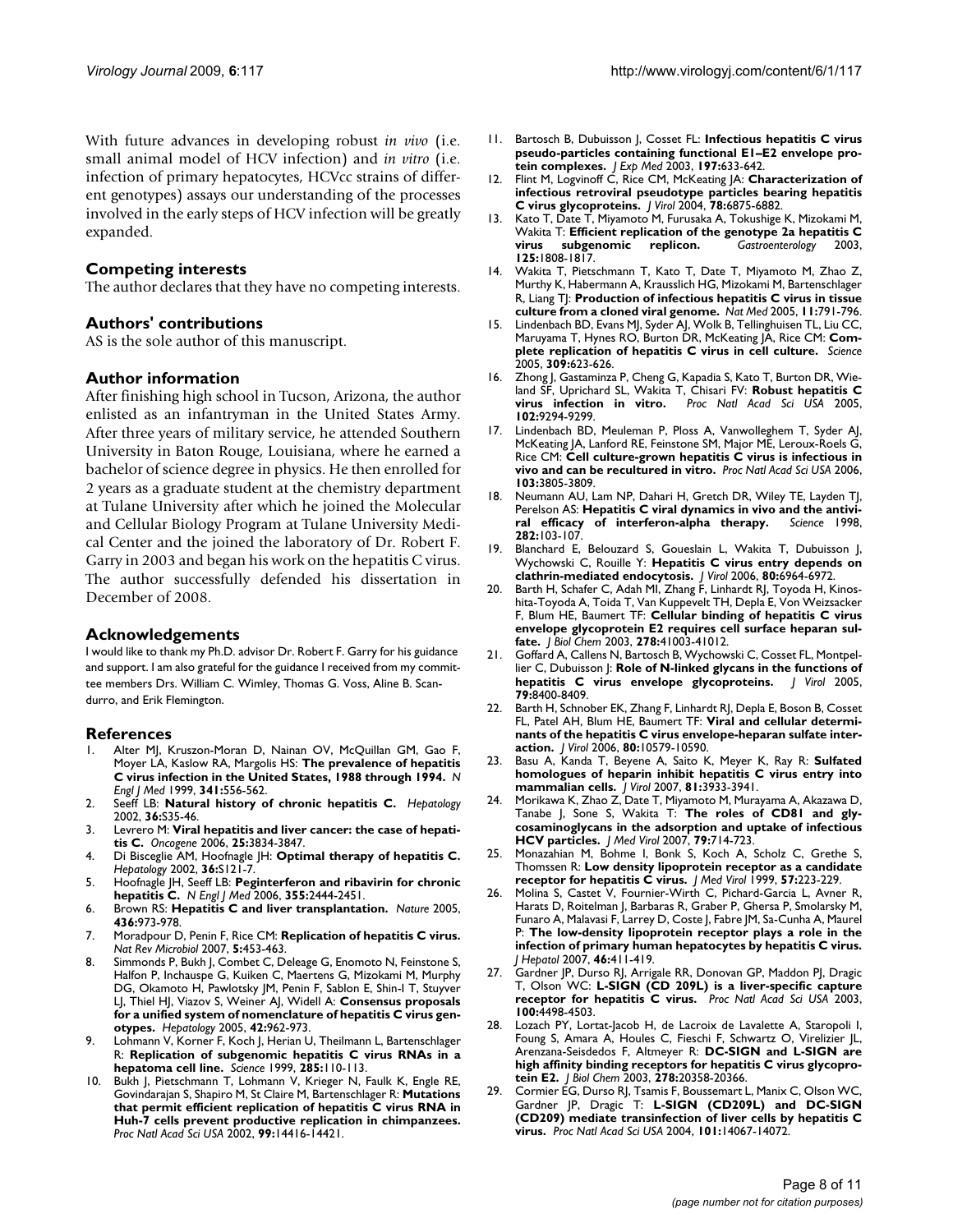- 30. Akazawa D, Date T, Morikawa K, Murayama A, Miyamoto M, Kaga M, Barth H, Baumert TF, Dubuisson J, Wakita T: **[CD81 expression is](http://www.ncbi.nlm.nih.gov/entrez/query.fcgi?cmd=Retrieve&db=PubMed&dopt=Abstract&list_uids=17329343) [important for the permissiveness of Huh7 cell clones for het](http://www.ncbi.nlm.nih.gov/entrez/query.fcgi?cmd=Retrieve&db=PubMed&dopt=Abstract&list_uids=17329343)[erogeneous hepatitis C virus infection.](http://www.ncbi.nlm.nih.gov/entrez/query.fcgi?cmd=Retrieve&db=PubMed&dopt=Abstract&list_uids=17329343)** *J Virol* 2007, **81:**5036-5045.
- 31. Allander T, Forns X, Emerson SU, Purcell RH, Bukh J: **[Hepatitis C](http://www.ncbi.nlm.nih.gov/entrez/query.fcgi?cmd=Retrieve&db=PubMed&dopt=Abstract&list_uids=11080483) [virus envelope protein E2 binds to CD81 of tamarins.](http://www.ncbi.nlm.nih.gov/entrez/query.fcgi?cmd=Retrieve&db=PubMed&dopt=Abstract&list_uids=11080483)** *Virology* 2000, **277:**358-367.
- 32. Bertaux C, Dragic T: **[Different domains of CD81 mediate dis](http://www.ncbi.nlm.nih.gov/entrez/query.fcgi?cmd=Retrieve&db=PubMed&dopt=Abstract&list_uids=16641285)[tinct stages of hepatitis C virus pseudoparticle entry.](http://www.ncbi.nlm.nih.gov/entrez/query.fcgi?cmd=Retrieve&db=PubMed&dopt=Abstract&list_uids=16641285)** *J Virol* 2006, **80:**4940-4948.
- 33. Cocquerel L, Kuo CC, Dubuisson J, Levy S: **[CD81-dependent bind](http://www.ncbi.nlm.nih.gov/entrez/query.fcgi?cmd=Retrieve&db=PubMed&dopt=Abstract&list_uids=12970454)[ing of hepatitis C virus E1E2 heterodimers.](http://www.ncbi.nlm.nih.gov/entrez/query.fcgi?cmd=Retrieve&db=PubMed&dopt=Abstract&list_uids=12970454)** *J Virol* 2003, **77:**10677-10683.
- 34. Cormier EG, Tsamis F, Kajumo F, Durso RJ, Gardner JP, Dragic T: **[CD81 is an entry coreceptor for hepatitis C virus.](http://www.ncbi.nlm.nih.gov/entrez/query.fcgi?cmd=Retrieve&db=PubMed&dopt=Abstract&list_uids=15123813)** *Proc Natl Acad Sci USA* 2004, **101:**7270-7274.
- 35. Falkowska E, Kajumo F, Garcia E, Reinus J, Dragic T: **[Hepatitis C](http://www.ncbi.nlm.nih.gov/entrez/query.fcgi?cmd=Retrieve&db=PubMed&dopt=Abstract&list_uids=17507469) [virus envelope glycoprotein E2 glycans modulate entry,](http://www.ncbi.nlm.nih.gov/entrez/query.fcgi?cmd=Retrieve&db=PubMed&dopt=Abstract&list_uids=17507469) [CD81 binding, and neutralization.](http://www.ncbi.nlm.nih.gov/entrez/query.fcgi?cmd=Retrieve&db=PubMed&dopt=Abstract&list_uids=17507469)** *J Virol* 2007, **81:**8072-8079.
- 36. Flint M, Maidens C, Loomis-Price LD, Shotton C, Dubuisson J, Monk P, Higginbottom A, Levy S, McKeating JA: **[Characterization of hep](http://www.ncbi.nlm.nih.gov/entrez/query.fcgi?cmd=Retrieve&db=PubMed&dopt=Abstract&list_uids=10400713)[atitis C virus E2 glycoprotein interaction with a putative cel](http://www.ncbi.nlm.nih.gov/entrez/query.fcgi?cmd=Retrieve&db=PubMed&dopt=Abstract&list_uids=10400713)[lular receptor, CD81.](http://www.ncbi.nlm.nih.gov/entrez/query.fcgi?cmd=Retrieve&db=PubMed&dopt=Abstract&list_uids=10400713)** *J Virol* 1999, **73:**6235-6244.
- 37. Flint M, von Hahn T, Zhang J, Farquhar M, Jones CT, Balfe P, Rice CM, McKeating JA: **[Diverse CD81 proteins support hepatitis C virus](http://www.ncbi.nlm.nih.gov/entrez/query.fcgi?cmd=Retrieve&db=PubMed&dopt=Abstract&list_uids=16943299) [infection.](http://www.ncbi.nlm.nih.gov/entrez/query.fcgi?cmd=Retrieve&db=PubMed&dopt=Abstract&list_uids=16943299)** *J Virol* 2006, **80:**11331-11342.
- 38. Koutsoudakis G, Herrmann E, Kallis S, Bartenschlager R, Pietschmann T: **[The level of CD81 cell surface expression is a key determi](http://www.ncbi.nlm.nih.gov/entrez/query.fcgi?cmd=Retrieve&db=PubMed&dopt=Abstract&list_uids=17079281)[nant for productive entry of hepatitis C virus into host cells.](http://www.ncbi.nlm.nih.gov/entrez/query.fcgi?cmd=Retrieve&db=PubMed&dopt=Abstract&list_uids=17079281)** *J Virol* 2007, **81:**588-598.
- 39. Kronenberger B, Sarrazin C, Hofmann WP, von Wagner M, Herrmann E, Welsch C, Elez R, Ruster B, Piiper A, Zeuzem S: **[Mutations](http://www.ncbi.nlm.nih.gov/entrez/query.fcgi?cmd=Retrieve&db=PubMed&dopt=Abstract&list_uids=15230853) [in the putative HCV-E2 CD81 binding regions and correla](http://www.ncbi.nlm.nih.gov/entrez/query.fcgi?cmd=Retrieve&db=PubMed&dopt=Abstract&list_uids=15230853)[tion with cell surface CD81 expression.](http://www.ncbi.nlm.nih.gov/entrez/query.fcgi?cmd=Retrieve&db=PubMed&dopt=Abstract&list_uids=15230853)** *J Viral Hepat* 2004, **11:**310-318.
- 40. Lavillette D, Tarr AW, Voisset C, Donot P, Bartosch B, Bain C, Patel AH, Dubuisson J, Ball JK, Cosset FL: **[Characterization of host](http://www.ncbi.nlm.nih.gov/entrez/query.fcgi?cmd=Retrieve&db=PubMed&dopt=Abstract&list_uids=15660396)[range and cell entry properties of the major genotypes and](http://www.ncbi.nlm.nih.gov/entrez/query.fcgi?cmd=Retrieve&db=PubMed&dopt=Abstract&list_uids=15660396) [subtypes of hepatitis C virus.](http://www.ncbi.nlm.nih.gov/entrez/query.fcgi?cmd=Retrieve&db=PubMed&dopt=Abstract&list_uids=15660396)** *Hepatology* 2005, **41:**265-274.
- 41. McKeating JA, Zhang LQ, Logvinoff C, Flint M, Zhang J, Yu J, Butera D, Ho DD, Dustin LB, Rice CM, Balfe P: **[Diverse hepatitis C virus](http://www.ncbi.nlm.nih.gov/entrez/query.fcgi?cmd=Retrieve&db=PubMed&dopt=Abstract&list_uids=15280458) [glycoproteins mediate viral infection in a CD81-dependent](http://www.ncbi.nlm.nih.gov/entrez/query.fcgi?cmd=Retrieve&db=PubMed&dopt=Abstract&list_uids=15280458) [manner.](http://www.ncbi.nlm.nih.gov/entrez/query.fcgi?cmd=Retrieve&db=PubMed&dopt=Abstract&list_uids=15280458)** *J Virol* 2004, **78:**8496-8505.
- 42. Molina S, Castet V, Pichard-Garcia L, Wychowski C, Meurs E, Pascussi JM, Sureau C, Fabre JM, Sacunha A, Larrey D, Dubuisson J, Coste J, McKeating J, Maurel P, Fournier-Wirth C: **[Serum-derived hepati](http://www.ncbi.nlm.nih.gov/entrez/query.fcgi?cmd=Retrieve&db=PubMed&dopt=Abstract&list_uids=17942559)[tis C virus infection of primary human hepatocytes is tet](http://www.ncbi.nlm.nih.gov/entrez/query.fcgi?cmd=Retrieve&db=PubMed&dopt=Abstract&list_uids=17942559)[raspanin CD81 dependent.](http://www.ncbi.nlm.nih.gov/entrez/query.fcgi?cmd=Retrieve&db=PubMed&dopt=Abstract&list_uids=17942559)** *J Virol* 2008, **82:**569-574.
- 43. Pileri P, Uematsu Y, Campagnoli S, Galli G, Falugi F, Petracca R, Weiner AJ, Houghton M, Rosa D, Grandi G, Abrignani S: **[Binding of](http://www.ncbi.nlm.nih.gov/entrez/query.fcgi?cmd=Retrieve&db=PubMed&dopt=Abstract&list_uids=9794763) [hepatitis C virus to CD81.](http://www.ncbi.nlm.nih.gov/entrez/query.fcgi?cmd=Retrieve&db=PubMed&dopt=Abstract&list_uids=9794763)** *Science* 1998, **282:**938-941.
- 44. Sasaki M, Yamauchi K, Nakanishi T, Kamogawa Y, Hayashi N: **[In vitro](http://www.ncbi.nlm.nih.gov/entrez/query.fcgi?cmd=Retrieve&db=PubMed&dopt=Abstract&list_uids=12519228) [binding of hepatitis C virus to CD81-positive and -negative](http://www.ncbi.nlm.nih.gov/entrez/query.fcgi?cmd=Retrieve&db=PubMed&dopt=Abstract&list_uids=12519228) [human cell lines.](http://www.ncbi.nlm.nih.gov/entrez/query.fcgi?cmd=Retrieve&db=PubMed&dopt=Abstract&list_uids=12519228)** *J Gastroenterol Hepatol* 2003, **18:**74-79.
- 45. Tan YJ, Lim SP, Ng P, Goh PY, Lim SG, Tan YH, Hong W: **[CD81 engi](http://www.ncbi.nlm.nih.gov/entrez/query.fcgi?cmd=Retrieve&db=PubMed&dopt=Abstract&list_uids=12706076)[neered with endocytotic signals mediates HCV cell entry:](http://www.ncbi.nlm.nih.gov/entrez/query.fcgi?cmd=Retrieve&db=PubMed&dopt=Abstract&list_uids=12706076) [implications for receptor usage by HCV in vivo.](http://www.ncbi.nlm.nih.gov/entrez/query.fcgi?cmd=Retrieve&db=PubMed&dopt=Abstract&list_uids=12706076)** *Virology* 2003, **308:**250-269.
- 46. Voisset C, Lavie M, Helle F, Op De Beeck A, Bilheu A, Bertrand-Michel J, Terce F, Cocquerel L, Wychowski C, Vu-Dac N, Dubuisson J: **[Ceramide enrichment of the plasma membrane induces](http://www.ncbi.nlm.nih.gov/entrez/query.fcgi?cmd=Retrieve&db=PubMed&dopt=Abstract&list_uids=17979982) [CD81 internalization and inhibits hepatitis C virus entry.](http://www.ncbi.nlm.nih.gov/entrez/query.fcgi?cmd=Retrieve&db=PubMed&dopt=Abstract&list_uids=17979982)** *Cell Microbiol* 2008, **10:**606-617.
- 47. Zhang J, Randall G, Higginbottom A, Monk P, Rice CM, McKeating JA: **[CD81 is required for hepatitis C virus glycoprotein-mediated](http://www.ncbi.nlm.nih.gov/entrez/query.fcgi?cmd=Retrieve&db=PubMed&dopt=Abstract&list_uids=14722300) [viral infection.](http://www.ncbi.nlm.nih.gov/entrez/query.fcgi?cmd=Retrieve&db=PubMed&dopt=Abstract&list_uids=14722300)** *J Virol* 2004, **78:**1448-1455.
- Scarselli E, Ansuini H, Cerino R, Roccasecca RM, Acali S, Filocamo G, Traboni C, Nicosia A, Cortese R, Vitelli A: **[The human scavenger](http://www.ncbi.nlm.nih.gov/entrez/query.fcgi?cmd=Retrieve&db=PubMed&dopt=Abstract&list_uids=12356718) [receptor class B type I is a novel candidate receptor for the](http://www.ncbi.nlm.nih.gov/entrez/query.fcgi?cmd=Retrieve&db=PubMed&dopt=Abstract&list_uids=12356718) [hepatitis C virus.](http://www.ncbi.nlm.nih.gov/entrez/query.fcgi?cmd=Retrieve&db=PubMed&dopt=Abstract&list_uids=12356718)** *EMBO J* 2002, **21:**5017-5025.
- 49. Bartosch B, Vitelli A, Granier C, Goujon C, Dubuisson J, Pascale S, Scarselli E, Cortese R, Nicosia A, Cosset FL: **[Cell entry of hepatitis](http://www.ncbi.nlm.nih.gov/entrez/query.fcgi?cmd=Retrieve&db=PubMed&dopt=Abstract&list_uids=12913001) [C virus requires a set of co-receptors that include the CD81](http://www.ncbi.nlm.nih.gov/entrez/query.fcgi?cmd=Retrieve&db=PubMed&dopt=Abstract&list_uids=12913001) [tetraspanin and the SR-B1 scavenger receptor.](http://www.ncbi.nlm.nih.gov/entrez/query.fcgi?cmd=Retrieve&db=PubMed&dopt=Abstract&list_uids=12913001)** *J Biol Chem* 2003, **278:**41624-41630.
- 50. Voisset C, Callens N, Blanchard E, Op De Beeck A, Dubuisson J, Vu-Dac N: **[High density lipoproteins facilitate hepatitis C virus](http://www.ncbi.nlm.nih.gov/entrez/query.fcgi?cmd=Retrieve&db=PubMed&dopt=Abstract&list_uids=15632171) [entry through the scavenger receptor class B type I.](http://www.ncbi.nlm.nih.gov/entrez/query.fcgi?cmd=Retrieve&db=PubMed&dopt=Abstract&list_uids=15632171)** *J Biol Chem* 2005, **280:**7793-7799.
- 51. Bartosch B, Verney G, Dreux M, Donot P, Morice Y, Penin F, Pawlotsky JM, Lavillette D, Cosset FL: **[An interplay between hypervari](http://www.ncbi.nlm.nih.gov/entrez/query.fcgi?cmd=Retrieve&db=PubMed&dopt=Abstract&list_uids=15956567)[able region 1 of the hepatitis C virus E2 glycoprotein, the](http://www.ncbi.nlm.nih.gov/entrez/query.fcgi?cmd=Retrieve&db=PubMed&dopt=Abstract&list_uids=15956567) scavenger receptor BI, and high-density lipoprotein promotes both enhancement of infection and protection against [neutralizing antibodies.](http://www.ncbi.nlm.nih.gov/entrez/query.fcgi?cmd=Retrieve&db=PubMed&dopt=Abstract&list_uids=15956567)** *J Virol* 2005, **79:**8217-8229.
- 52. Maillard P, Huby T, Andreo U, Moreau M, Chapman J, Budkowska A: **[The interaction of natural hepatitis C virus with human scav](http://www.ncbi.nlm.nih.gov/entrez/query.fcgi?cmd=Retrieve&db=PubMed&dopt=Abstract&list_uids=16476701)enger receptor SR-BI/Cla1 is mediated by ApoB-containing [lipoproteins.](http://www.ncbi.nlm.nih.gov/entrez/query.fcgi?cmd=Retrieve&db=PubMed&dopt=Abstract&list_uids=16476701)** *FASEB J* 2006, **20:**735-737.
- 53. Zeisel MB, Koutsoudakis G, Schnober EK, Haberstroh A, Blum HE, Cosset FL, Wakita T, Jaeck D, Doffoel M, Royer C, Soulier E, Schvoerer E, Schuster C, Stoll-Keller F, Bartenschlager R, Pietschmann T, Barth H, Baumert TF: **[Scavenger receptor class B type I is a key](http://www.ncbi.nlm.nih.gov/entrez/query.fcgi?cmd=Retrieve&db=PubMed&dopt=Abstract&list_uids=18000990) [host factor for hepatitis C virus infection required for an](http://www.ncbi.nlm.nih.gov/entrez/query.fcgi?cmd=Retrieve&db=PubMed&dopt=Abstract&list_uids=18000990) [entry step closely linked to CD81.](http://www.ncbi.nlm.nih.gov/entrez/query.fcgi?cmd=Retrieve&db=PubMed&dopt=Abstract&list_uids=18000990)** *Hepatology* 2007, **46:**1722-1731.
- 54. Grove J, Huby T, Stamataki Z, Vanwolleghem T, Meuleman P, Farquhar M, Schwarz A, Moreau M, Owen JS, Leroux-Roels G, Balfe P, McKeating JA: **[Scavenger receptor BI and BII expression levels](http://www.ncbi.nlm.nih.gov/entrez/query.fcgi?cmd=Retrieve&db=PubMed&dopt=Abstract&list_uids=17215280)**<br>modulate hepatitis **C** virus infectivity. J Virol 2007, [modulate hepatitis C virus infectivity.](http://www.ncbi.nlm.nih.gov/entrez/query.fcgi?cmd=Retrieve&db=PubMed&dopt=Abstract&list_uids=17215280) **81:**3162-3169.
- 55. Kapadia SB, Barth H, Baumert T, McKeating JA, Chisari FV: **[Initiation](http://www.ncbi.nlm.nih.gov/entrez/query.fcgi?cmd=Retrieve&db=PubMed&dopt=Abstract&list_uids=17050612) [of hepatitis C virus infection is dependent on cholesterol and](http://www.ncbi.nlm.nih.gov/entrez/query.fcgi?cmd=Retrieve&db=PubMed&dopt=Abstract&list_uids=17050612) cooperativity between CD81 and scavenger receptor B type [I.](http://www.ncbi.nlm.nih.gov/entrez/query.fcgi?cmd=Retrieve&db=PubMed&dopt=Abstract&list_uids=17050612)** *J Virol* 2007, **81:**374-383.
- Grove J, Nielsen S, Zhong J, Bassendine MF, Drummer HE, Balfe P, McKeating JA: **Identification of a residue in hepatitis C virus E2 glycoprotein that determines scavenger receptor BI and CD81 receptor dependency and sensitivity to neutralizing antibodies.** *J Virol* 2008.
- 57. Mee CJ, Grove J, Harris HJ, Hu K, Balfe P, McKeating JA: **[Effect of](http://www.ncbi.nlm.nih.gov/entrez/query.fcgi?cmd=Retrieve&db=PubMed&dopt=Abstract&list_uids=17959672) [cell polarization on hepatitis C virus entry.](http://www.ncbi.nlm.nih.gov/entrez/query.fcgi?cmd=Retrieve&db=PubMed&dopt=Abstract&list_uids=17959672)** *J Virol* 2008, **82:**461-470.
- 58. Farquhar MJ, Harris HJ, Diskar M, Jones S, Mee CJ, Nielsen SU, Brimacombe CL, Molina S, Toms GL, Maurel P, Howl J, Herberg FW, van Ijzendoorn SC, Balfe P, McKeating JA: **Protein Kinase A dependent step(s) in Hepatitis C virus entry and infectivity.** *J Virol* 2008.
- 59. Harris HJ, Farquhar MJ, Mee CJ, Davis C, Reynolds GM, Jennings A, Hu K, Yuan F, Deng H, Hubscher SG, Han JH, Balfe P, McKeating JA: **[CD81 and claudin 1 coreceptor association: role in hepatitis](http://www.ncbi.nlm.nih.gov/entrez/query.fcgi?cmd=Retrieve&db=PubMed&dopt=Abstract&list_uids=18337570) [C virus entry.](http://www.ncbi.nlm.nih.gov/entrez/query.fcgi?cmd=Retrieve&db=PubMed&dopt=Abstract&list_uids=18337570)** *J Virol* 2008, **82:**5007-5020.
- Lavillette D, Bartosch B, Nourrisson D, Verney G, Cosset FL, Penin F, Pecheur EI: **[Hepatitis C virus glycoproteins mediate low pH](http://www.ncbi.nlm.nih.gov/entrez/query.fcgi?cmd=Retrieve&db=PubMed&dopt=Abstract&list_uids=16356932)[dependent membrane fusion with liposomes.](http://www.ncbi.nlm.nih.gov/entrez/query.fcgi?cmd=Retrieve&db=PubMed&dopt=Abstract&list_uids=16356932)** *J Biol Chem* 2006, **281:**3909-3917.
- 61. Tscherne DM, Jones CT, Evans MJ, Lindenbach BD, McKeating JA, Rice CM: **[Time- and temperature-dependent activation of](http://www.ncbi.nlm.nih.gov/entrez/query.fcgi?cmd=Retrieve&db=PubMed&dopt=Abstract&list_uids=16439530) [hepatitis C virus for low-pH-triggered entry.](http://www.ncbi.nlm.nih.gov/entrez/query.fcgi?cmd=Retrieve&db=PubMed&dopt=Abstract&list_uids=16439530)** *J Virol* 2006, **80:**1734-1741.
- 62. Koutsoudakis G, Kaul A, Steinmann E, Kallis S, Lohmann V, Pietschmann T, Bartenschlager R: **[Characterization of the early](http://www.ncbi.nlm.nih.gov/entrez/query.fcgi?cmd=Retrieve&db=PubMed&dopt=Abstract&list_uids=16699011) [steps of hepatitis C virus infection by using luciferase](http://www.ncbi.nlm.nih.gov/entrez/query.fcgi?cmd=Retrieve&db=PubMed&dopt=Abstract&list_uids=16699011) [reporter viruses.](http://www.ncbi.nlm.nih.gov/entrez/query.fcgi?cmd=Retrieve&db=PubMed&dopt=Abstract&list_uids=16699011)** *J Virol* 2006, **80:**5308-5320.
- 63. Otto GA, Puglisi JD: **[The pathway of HCV IRES-mediated](http://www.ncbi.nlm.nih.gov/entrez/query.fcgi?cmd=Retrieve&db=PubMed&dopt=Abstract&list_uids=15507208) [translation initiation.](http://www.ncbi.nlm.nih.gov/entrez/query.fcgi?cmd=Retrieve&db=PubMed&dopt=Abstract&list_uids=15507208)** *Cell* 2004, **119:**369-380.
- 64. Moradpour D, Gosert R, Egger D, Penin F, Blum HE, Bienz K: **[Mem](http://www.ncbi.nlm.nih.gov/entrez/query.fcgi?cmd=Retrieve&db=PubMed&dopt=Abstract&list_uids=14638405)[brane association of hepatitis C virus nonstructural proteins](http://www.ncbi.nlm.nih.gov/entrez/query.fcgi?cmd=Retrieve&db=PubMed&dopt=Abstract&list_uids=14638405) and identification of the membrane alteration that harbors [the viral replication complex.](http://www.ncbi.nlm.nih.gov/entrez/query.fcgi?cmd=Retrieve&db=PubMed&dopt=Abstract&list_uids=14638405)** *Antiviral Res* 2003, **60:**103-109.
- 65. Gosert R, Egger D, Lohmann V, Bartenschlager R, Blum HE, Bienz K, Moradpour D: **[Identification of the hepatitis C virus RNA rep](http://www.ncbi.nlm.nih.gov/entrez/query.fcgi?cmd=Retrieve&db=PubMed&dopt=Abstract&list_uids=12692249)[lication complex in Huh-7 cells harboring subgenomic repli](http://www.ncbi.nlm.nih.gov/entrez/query.fcgi?cmd=Retrieve&db=PubMed&dopt=Abstract&list_uids=12692249)[cons.](http://www.ncbi.nlm.nih.gov/entrez/query.fcgi?cmd=Retrieve&db=PubMed&dopt=Abstract&list_uids=12692249)** *J Virol* 2003, **77:**5487-5492.
- 66. Jopling CL, Yi M, Lancaster AM, Lemon SM, Sarnow P: **[Modulation](http://www.ncbi.nlm.nih.gov/entrez/query.fcgi?cmd=Retrieve&db=PubMed&dopt=Abstract&list_uids=16141076) [of hepatitis C virus RNA abundance by a liver-specific Micro-](http://www.ncbi.nlm.nih.gov/entrez/query.fcgi?cmd=Retrieve&db=PubMed&dopt=Abstract&list_uids=16141076)[RNA.](http://www.ncbi.nlm.nih.gov/entrez/query.fcgi?cmd=Retrieve&db=PubMed&dopt=Abstract&list_uids=16141076)** *Science* 2005, **309:**1577-1581.
- 67. Gastaminza P, Kapadia SB, Chisari FV: **[Differential biophysical](http://www.ncbi.nlm.nih.gov/entrez/query.fcgi?cmd=Retrieve&db=PubMed&dopt=Abstract&list_uids=16956946) [properties of infectious intracellular and secreted hepatitis](http://www.ncbi.nlm.nih.gov/entrez/query.fcgi?cmd=Retrieve&db=PubMed&dopt=Abstract&list_uids=16956946) [C virus particles.](http://www.ncbi.nlm.nih.gov/entrez/query.fcgi?cmd=Retrieve&db=PubMed&dopt=Abstract&list_uids=16956946)** *J Virol* 2006, **80:**11074-11081.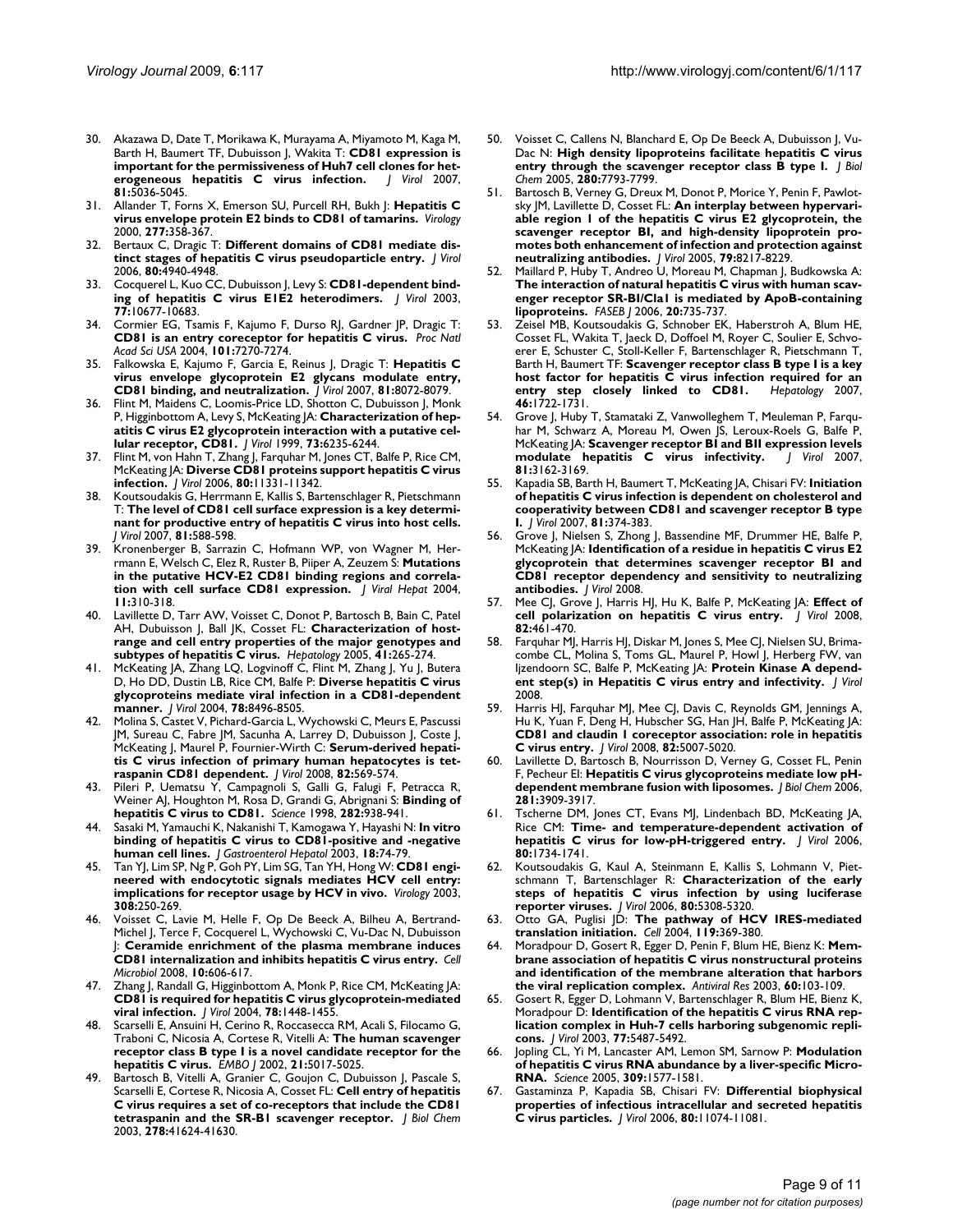- 68. Nielsen SU, Bassendine MF, Burt AD, Martin C, Pumeechockchai W, Toms GL: **[Association between hepatitis C virus and very](http://www.ncbi.nlm.nih.gov/entrez/query.fcgi?cmd=Retrieve&db=PubMed&dopt=Abstract&list_uids=16474148)[low-density lipoprotein \(VLDL\)/LDL analyzed in iodixanol](http://www.ncbi.nlm.nih.gov/entrez/query.fcgi?cmd=Retrieve&db=PubMed&dopt=Abstract&list_uids=16474148) [density gradients.](http://www.ncbi.nlm.nih.gov/entrez/query.fcgi?cmd=Retrieve&db=PubMed&dopt=Abstract&list_uids=16474148)** *J Virol* 2006, **80:**2418-2428.
- 69. Pumeechockchai W, Bevitt D, Agarwal K, Petropoulou T, Langer BC, Belohradsky B, Bassendine MF, Toms GL: **[Hepatitis C virus parti](http://www.ncbi.nlm.nih.gov/entrez/query.fcgi?cmd=Retrieve&db=PubMed&dopt=Abstract&list_uids=12226819)[cles of different density in the blood of chronically infected](http://www.ncbi.nlm.nih.gov/entrez/query.fcgi?cmd=Retrieve&db=PubMed&dopt=Abstract&list_uids=12226819) immunocompetent and immunodeficient patients: Implica[tions for virus clearance by antibody.](http://www.ncbi.nlm.nih.gov/entrez/query.fcgi?cmd=Retrieve&db=PubMed&dopt=Abstract&list_uids=12226819)** *J Med Virol* 2002, **68:**335-342.
- 70. Andre P, Komurian-Pradel F, Deforges S, Perret M, Berland JL, Sodoyer M, Pol S, Brechot C, Paranhos-Baccala G, Lotteau V: **[Charac](http://www.ncbi.nlm.nih.gov/entrez/query.fcgi?cmd=Retrieve&db=PubMed&dopt=Abstract&list_uids=12072493)[terization of low- and very-low-density hepatitis C virus](http://www.ncbi.nlm.nih.gov/entrez/query.fcgi?cmd=Retrieve&db=PubMed&dopt=Abstract&list_uids=12072493) [RNA-containing particles.](http://www.ncbi.nlm.nih.gov/entrez/query.fcgi?cmd=Retrieve&db=PubMed&dopt=Abstract&list_uids=12072493)** *J Virol* 2002, **76:**6919-6928.
- 71. Martin F, Roth DM, Jans DA, Pouton CW, Partridge LJ, Monk PN, Moseley GW: **[Tetraspanins in viral infections: a fundamental](http://www.ncbi.nlm.nih.gov/entrez/query.fcgi?cmd=Retrieve&db=PubMed&dopt=Abstract&list_uids=16103137) [role in viral biology?](http://www.ncbi.nlm.nih.gov/entrez/query.fcgi?cmd=Retrieve&db=PubMed&dopt=Abstract&list_uids=16103137)** *J Virol* 2005, **79:**10839-10851.
- 72. Hemler ME: **[Tetraspanin functions and associated microdo](http://www.ncbi.nlm.nih.gov/entrez/query.fcgi?cmd=Retrieve&db=PubMed&dopt=Abstract&list_uids=16314869)[mains.](http://www.ncbi.nlm.nih.gov/entrez/query.fcgi?cmd=Retrieve&db=PubMed&dopt=Abstract&list_uids=16314869)** *Nat Rev Mol Cell Biol* 2005, **6:**801-811.
- 73. Higginbottom A, Quinn ER, Kuo CC, Flint M, Wilson LH, Bianchi E, Nicosia A, Monk PN, McKeating JA, Levy S: **[Identification of amino](http://www.ncbi.nlm.nih.gov/entrez/query.fcgi?cmd=Retrieve&db=PubMed&dopt=Abstract&list_uids=10729140) [acid residues in CD81 critical for interaction with hepatitis C](http://www.ncbi.nlm.nih.gov/entrez/query.fcgi?cmd=Retrieve&db=PubMed&dopt=Abstract&list_uids=10729140) [virus envelope glycoprotein E2.](http://www.ncbi.nlm.nih.gov/entrez/query.fcgi?cmd=Retrieve&db=PubMed&dopt=Abstract&list_uids=10729140)** *J Virol* 2000, **74:**3642-3649.
- 74. Meola A, Sbardellati A, Bruni Ercole B, Cerretani M, Pezzanera M, Ceccacci A, Vitelli A, Levy S, Nicosia A, Traboni C, McKeating J, Scarselli E: **[Binding of hepatitis C virus E2 glycoprotein to](http://www.ncbi.nlm.nih.gov/entrez/query.fcgi?cmd=Retrieve&db=PubMed&dopt=Abstract&list_uids=10846074) [CD81 does not correlate with species permissiveness to](http://www.ncbi.nlm.nih.gov/entrez/query.fcgi?cmd=Retrieve&db=PubMed&dopt=Abstract&list_uids=10846074) [infection.](http://www.ncbi.nlm.nih.gov/entrez/query.fcgi?cmd=Retrieve&db=PubMed&dopt=Abstract&list_uids=10846074)** *J Virol* 2000, **74:**5933-5938.
- 75. Masciopinto F, Campagnoli S, Abrignani S, Uematsu Y, Pileri P: **[The](http://www.ncbi.nlm.nih.gov/entrez/query.fcgi?cmd=Retrieve&db=PubMed&dopt=Abstract&list_uids=11597743) [small extracellular loop of CD81 is necessary for optimal sur](http://www.ncbi.nlm.nih.gov/entrez/query.fcgi?cmd=Retrieve&db=PubMed&dopt=Abstract&list_uids=11597743)face expression of the large loop, a putative HCV receptor.** *Virus Res* 2001, **80:**1-10.
- 76. Drummer HE, Wilson KA, Poumbourios P: **[Identification of the](http://www.ncbi.nlm.nih.gov/entrez/query.fcgi?cmd=Retrieve&db=PubMed&dopt=Abstract&list_uids=12368358) [hepatitis C virus E2 glycoprotein binding site on the large](http://www.ncbi.nlm.nih.gov/entrez/query.fcgi?cmd=Retrieve&db=PubMed&dopt=Abstract&list_uids=12368358) [extracellular loop of CD81.](http://www.ncbi.nlm.nih.gov/entrez/query.fcgi?cmd=Retrieve&db=PubMed&dopt=Abstract&list_uids=12368358)** *J Virol* 2002, **76:**11143-11147.
- 77. Petracca R, Falugi F, Galli G, Norais N, Rosa D, Campagnoli S, Burgio V, Di Stasio E, Giardina B, Houghton M, Abrignani S, Grandi G: **[Struc](http://www.ncbi.nlm.nih.gov/entrez/query.fcgi?cmd=Retrieve&db=PubMed&dopt=Abstract&list_uids=10775621)[ture-function analysis of hepatitis C virus envelope-CD81](http://www.ncbi.nlm.nih.gov/entrez/query.fcgi?cmd=Retrieve&db=PubMed&dopt=Abstract&list_uids=10775621) [binding.](http://www.ncbi.nlm.nih.gov/entrez/query.fcgi?cmd=Retrieve&db=PubMed&dopt=Abstract&list_uids=10775621)** *J Virol* 2000, **74:**4824-4830.
- 78. Heo TH, Lee SM, Bartosch B, Cosset FL, Kang CY: **[Hepatitis C](http://www.ncbi.nlm.nih.gov/entrez/query.fcgi?cmd=Retrieve&db=PubMed&dopt=Abstract&list_uids=16725222) [virus E2 links soluble human CD81 and SR-B1 protein.](http://www.ncbi.nlm.nih.gov/entrez/query.fcgi?cmd=Retrieve&db=PubMed&dopt=Abstract&list_uids=16725222)** *Virus Res* 2006, **121:**58-64.
- 79. Masciopinto F, Freer G, Burgio VL, Levy S, Galli-Stampino L, Bendinelli M, Houghton M, Abrignani S, Uematsu Y: **[Expression of human](http://www.ncbi.nlm.nih.gov/entrez/query.fcgi?cmd=Retrieve&db=PubMed&dopt=Abstract&list_uids=12504561) [CD81 in transgenic mice does not confer susceptibility to](http://www.ncbi.nlm.nih.gov/entrez/query.fcgi?cmd=Retrieve&db=PubMed&dopt=Abstract&list_uids=12504561) [hepatitis C virus infection.](http://www.ncbi.nlm.nih.gov/entrez/query.fcgi?cmd=Retrieve&db=PubMed&dopt=Abstract&list_uids=12504561)** *Virology* 2002, **304:**187-196.
- 80. Acton SL, Scherer PE, Lodish HF, Krieger M: **[Expression cloning of](http://www.ncbi.nlm.nih.gov/entrez/query.fcgi?cmd=Retrieve&db=PubMed&dopt=Abstract&list_uids=7520436) [SR-BI, a CD36-related class B scavenger receptor.](http://www.ncbi.nlm.nih.gov/entrez/query.fcgi?cmd=Retrieve&db=PubMed&dopt=Abstract&list_uids=7520436)** *J Biol Chem* 1994, **269:**21003-21009.
- 81. Rigotti A, Acton SL, Krieger M: **[The class B scavenger receptors](http://www.ncbi.nlm.nih.gov/entrez/query.fcgi?cmd=Retrieve&db=PubMed&dopt=Abstract&list_uids=7541795) [SR-BI and CD36 are receptors for anionic phospholipids.](http://www.ncbi.nlm.nih.gov/entrez/query.fcgi?cmd=Retrieve&db=PubMed&dopt=Abstract&list_uids=7541795)** *J Biol Chem* 1995, **270:**16221-16224.
- 82. Connelly MA, Klein SM, Azhar S, Abumrad NA, Williams DL: **[Com](http://www.ncbi.nlm.nih.gov/entrez/query.fcgi?cmd=Retrieve&db=PubMed&dopt=Abstract&list_uids=9867808)[parison of class B scavenger receptors, CD36 and scavenger](http://www.ncbi.nlm.nih.gov/entrez/query.fcgi?cmd=Retrieve&db=PubMed&dopt=Abstract&list_uids=9867808) receptor BI (SR-BI), shows that both receptors mediate high density lipoprotein-cholesteryl ester selective uptake but SR-BI exhibits a unique enhancement of cholesteryl ester [uptake.](http://www.ncbi.nlm.nih.gov/entrez/query.fcgi?cmd=Retrieve&db=PubMed&dopt=Abstract&list_uids=9867808)** *J Biol Chem* 1999, **274:**41-47.
- 83. Babitt J, Trigatti B, Rigotti A, Smart EJ, Anderson RG, Xu S, Krieger M: **[Murine SR-BI, a high density lipoprotein receptor that](http://www.ncbi.nlm.nih.gov/entrez/query.fcgi?cmd=Retrieve&db=PubMed&dopt=Abstract&list_uids=9148942) [mediates selective lipid uptake, is N-glycosylated and fatty](http://www.ncbi.nlm.nih.gov/entrez/query.fcgi?cmd=Retrieve&db=PubMed&dopt=Abstract&list_uids=9148942) [acylated and colocalizes with plasma membrane caveolae.](http://www.ncbi.nlm.nih.gov/entrez/query.fcgi?cmd=Retrieve&db=PubMed&dopt=Abstract&list_uids=9148942)** *J Biol Chem* 1997, **272:**13242-13249.
- 84. Webb NR, Connell PM, Graf GA, Smart EJ, de Villiers WJ, de Beer FC, Westhuyzen DR van der: **[SR-BII, an isoform of the scaven](http://www.ncbi.nlm.nih.gov/entrez/query.fcgi?cmd=Retrieve&db=PubMed&dopt=Abstract&list_uids=9614139)[ger receptor BI containing an alternate cytoplasmic tail,](http://www.ncbi.nlm.nih.gov/entrez/query.fcgi?cmd=Retrieve&db=PubMed&dopt=Abstract&list_uids=9614139) mediates lipid transfer between high density lipoprotein and [cells.](http://www.ncbi.nlm.nih.gov/entrez/query.fcgi?cmd=Retrieve&db=PubMed&dopt=Abstract&list_uids=9614139)** *J Biol Chem* 1998, **273:**15241-15248.
- 85. Acton S, Rigotti A, Landschulz KT, Xu S, Hobbs HH, Krieger M: **[Iden](http://www.ncbi.nlm.nih.gov/entrez/query.fcgi?cmd=Retrieve&db=PubMed&dopt=Abstract&list_uids=8560269)[tification of scavenger receptor SR-BI as a high density lipo](http://www.ncbi.nlm.nih.gov/entrez/query.fcgi?cmd=Retrieve&db=PubMed&dopt=Abstract&list_uids=8560269)[protein receptor.](http://www.ncbi.nlm.nih.gov/entrez/query.fcgi?cmd=Retrieve&db=PubMed&dopt=Abstract&list_uids=8560269)** *Science* 1996, **271:**518-520.
- 86. Landschulz KT, Pathak RK, Rigotti A, Krieger M, Hobbs HH: **[Regula](http://www.ncbi.nlm.nih.gov/entrez/query.fcgi?cmd=Retrieve&db=PubMed&dopt=Abstract&list_uids=8770871)[tion of scavenger receptor, class B, type I, a high density lipo](http://www.ncbi.nlm.nih.gov/entrez/query.fcgi?cmd=Retrieve&db=PubMed&dopt=Abstract&list_uids=8770871)protein receptor, in liver and steroidogenic tissues of the rat.** *J Clin Invest* 1996, **98:**984-995.
- 87. Murao K, Terpstra V, Green SR, Kondratenko N, Steinberg D, Quehenberger O: **[Characterization of CLA-1, a human homologue](http://www.ncbi.nlm.nih.gov/entrez/query.fcgi?cmd=Retrieve&db=PubMed&dopt=Abstract&list_uids=9211901) [of rodent scavenger receptor BI, as a receptor for high den](http://www.ncbi.nlm.nih.gov/entrez/query.fcgi?cmd=Retrieve&db=PubMed&dopt=Abstract&list_uids=9211901)[sity lipoprotein and apoptotic thymocytes.](http://www.ncbi.nlm.nih.gov/entrez/query.fcgi?cmd=Retrieve&db=PubMed&dopt=Abstract&list_uids=9211901)** *J Biol Chem* 1997, **272:**17551-17557.
- 88. Ji Y, Jian B, Wang N, Sun Y, Moya ML, Phillips MC, Rothblat GH, Swaney JB, Tall AR: **[Scavenger receptor BI promotes high den](http://www.ncbi.nlm.nih.gov/entrez/query.fcgi?cmd=Retrieve&db=PubMed&dopt=Abstract&list_uids=9261096)[sity lipoprotein-mediated cellular cholesterol efflux.](http://www.ncbi.nlm.nih.gov/entrez/query.fcgi?cmd=Retrieve&db=PubMed&dopt=Abstract&list_uids=9261096)** *J Biol Chem* 1997, **272:**20982-20985.
- 89. Trigatti BL, Rigotti A, Braun A: **[Cellular and physiological roles of](http://www.ncbi.nlm.nih.gov/entrez/query.fcgi?cmd=Retrieve&db=PubMed&dopt=Abstract&list_uids=11111095) [SR-BI, a lipoprotein receptor which mediates selective lipid](http://www.ncbi.nlm.nih.gov/entrez/query.fcgi?cmd=Retrieve&db=PubMed&dopt=Abstract&list_uids=11111095) [uptake.](http://www.ncbi.nlm.nih.gov/entrez/query.fcgi?cmd=Retrieve&db=PubMed&dopt=Abstract&list_uids=11111095)** *Biochim Biophys Acta* 2000, **1529:**276-286.
- 90. Gu X, Trigatti B, Xu S, Acton S, Babitt J, Krieger M: **[The efficient](http://www.ncbi.nlm.nih.gov/entrez/query.fcgi?cmd=Retrieve&db=PubMed&dopt=Abstract&list_uids=9756864) [cellular uptake of high density lipoprotein lipids via scaven](http://www.ncbi.nlm.nih.gov/entrez/query.fcgi?cmd=Retrieve&db=PubMed&dopt=Abstract&list_uids=9756864)ger receptor class B type I requires not only receptor-mediated surface binding but also receptor-specific lipid transfer [mediated by its extracellular domain.](http://www.ncbi.nlm.nih.gov/entrez/query.fcgi?cmd=Retrieve&db=PubMed&dopt=Abstract&list_uids=9756864)** *J Biol Chem* 1998, **273:**26338-26348.
- 91. Stangl H, Hyatt M, Hobbs HH: **[Transport of lipids from high and](http://www.ncbi.nlm.nih.gov/entrez/query.fcgi?cmd=Retrieve&db=PubMed&dopt=Abstract&list_uids=10551825) [low density lipoproteins via scavenger receptor-BI.](http://www.ncbi.nlm.nih.gov/entrez/query.fcgi?cmd=Retrieve&db=PubMed&dopt=Abstract&list_uids=10551825)** *J Biol Chem* 1999, **274:**32692-32698.
- 92. Swarnakar S, Temel RE, Connelly MA, Azhar S, Williams DL: **[Scav](http://www.ncbi.nlm.nih.gov/entrez/query.fcgi?cmd=Retrieve&db=PubMed&dopt=Abstract&list_uids=10514447)[enger receptor class B, type I, mediates selective uptake of](http://www.ncbi.nlm.nih.gov/entrez/query.fcgi?cmd=Retrieve&db=PubMed&dopt=Abstract&list_uids=10514447) [low density lipoprotein cholesteryl ester.](http://www.ncbi.nlm.nih.gov/entrez/query.fcgi?cmd=Retrieve&db=PubMed&dopt=Abstract&list_uids=10514447)** *J Biol Chem* 1999, **274:**29733-29739.
- 93. Graf GA, Connell PM, Westhuyzen DR van der, Smart EJ: **[The class](http://www.ncbi.nlm.nih.gov/entrez/query.fcgi?cmd=Retrieve&db=PubMed&dopt=Abstract&list_uids=10207027) B, type I scavenger receptor promotes the selective uptake [of high density lipoprotein cholesterol ethers into caveolae.](http://www.ncbi.nlm.nih.gov/entrez/query.fcgi?cmd=Retrieve&db=PubMed&dopt=Abstract&list_uids=10207027)** *J Biol Chem* 1999, **274:**12043-12048.
- 94. Gu X, Kozarsky K, Krieger M: **[Scavenger receptor class B, type](http://www.ncbi.nlm.nih.gov/entrez/query.fcgi?cmd=Retrieve&db=PubMed&dopt=Abstract&list_uids=11001950) [I-mediated \[3H\]cholesterol efflux to high and low density](http://www.ncbi.nlm.nih.gov/entrez/query.fcgi?cmd=Retrieve&db=PubMed&dopt=Abstract&list_uids=11001950) lipoproteins is dependent on lipoprotein binding to the [receptor.](http://www.ncbi.nlm.nih.gov/entrez/query.fcgi?cmd=Retrieve&db=PubMed&dopt=Abstract&list_uids=11001950)** *J Biol Chem* 2000, **275:**29993-30001.
- 95. Silver DL, Wang N, Xiao X, Tall AR: **[High density lipoprotein](http://www.ncbi.nlm.nih.gov/entrez/query.fcgi?cmd=Retrieve&db=PubMed&dopt=Abstract&list_uids=11301333) [\(HDL\) particle uptake mediated by scavenger receptor class](http://www.ncbi.nlm.nih.gov/entrez/query.fcgi?cmd=Retrieve&db=PubMed&dopt=Abstract&list_uids=11301333) B type 1 results in selective sorting of HDL cholesterol from [protein and polarized cholesterol secretion.](http://www.ncbi.nlm.nih.gov/entrez/query.fcgi?cmd=Retrieve&db=PubMed&dopt=Abstract&list_uids=11301333)** *J Biol Chem* 2001, **276:**25287-25293.
- 96. Rigotti A, Trigatti BL, Penman M, Rayburn H, Herz J, Krieger M: **[A](http://www.ncbi.nlm.nih.gov/entrez/query.fcgi?cmd=Retrieve&db=PubMed&dopt=Abstract&list_uids=9356497) [targeted mutation in the murine gene encoding the high](http://www.ncbi.nlm.nih.gov/entrez/query.fcgi?cmd=Retrieve&db=PubMed&dopt=Abstract&list_uids=9356497) density lipoprotein (HDL) receptor scavenger receptor class [B type I reveals its key role in HDL metabolism.](http://www.ncbi.nlm.nih.gov/entrez/query.fcgi?cmd=Retrieve&db=PubMed&dopt=Abstract&list_uids=9356497)** *Proc Natl Acad Sci USA* 1997, **94:**12610-12615.
- 97. Varban ML, Rinninger F, Wang N, Fairchild-Huntress V, Dunmore JH, Fang Q, Gosselin ML, Dixon KL, Deeds JD, Acton SL, Tall AR, Huszar D: **[Targeted mutation reveals a central role for SR-BI in](http://www.ncbi.nlm.nih.gov/entrez/query.fcgi?cmd=Retrieve&db=PubMed&dopt=Abstract&list_uids=9539787) [hepatic selective uptake of high density lipoprotein choles](http://www.ncbi.nlm.nih.gov/entrez/query.fcgi?cmd=Retrieve&db=PubMed&dopt=Abstract&list_uids=9539787)[terol.](http://www.ncbi.nlm.nih.gov/entrez/query.fcgi?cmd=Retrieve&db=PubMed&dopt=Abstract&list_uids=9539787)** *Proc Natl Acad Sci USA* 1998, **95:**4619-4624.
- Wang N, Arai T, Ji Y, Rinninger F, Tall AR: [Liver-specific overex](http://www.ncbi.nlm.nih.gov/entrez/query.fcgi?cmd=Retrieve&db=PubMed&dopt=Abstract&list_uids=9830042)**[pression of scavenger receptor BI decreases levels of very](http://www.ncbi.nlm.nih.gov/entrez/query.fcgi?cmd=Retrieve&db=PubMed&dopt=Abstract&list_uids=9830042) low density lipoprotein ApoB, low density lipoprotein ApoB, [and high density lipoprotein in transgenic mice.](http://www.ncbi.nlm.nih.gov/entrez/query.fcgi?cmd=Retrieve&db=PubMed&dopt=Abstract&list_uids=9830042)** *J Biol Chem* 1998, **273:**32920-32926.
- Catanese MT, Graziani R, von Hahn T, Moreau M, Huby T, Paonessa G, Santini C, Luzzago A, Rice CM, Cortese R, Vitelli A, Nicosia A: **[High-avidity monoclonal antibodies against the human scav](http://www.ncbi.nlm.nih.gov/entrez/query.fcgi?cmd=Retrieve&db=PubMed&dopt=Abstract&list_uids=17507483)enger class B type I receptor efficiently block hepatitis C [virus infection in the presence of high-density lipoprotein.](http://www.ncbi.nlm.nih.gov/entrez/query.fcgi?cmd=Retrieve&db=PubMed&dopt=Abstract&list_uids=17507483)** *J Virol* 2007, **81:**8063-8071.
- 100. Aizaki H, Morikawa K, Fukasawa M, Hara H, Inoue Y, Tani H, Saito K, Nishijima M, Hanada K, Matsuura Y, Lai MM, Miyamura T, Wakita T, Suzuki T: **[Critical role of virion-associated cholesterol and](http://www.ncbi.nlm.nih.gov/entrez/query.fcgi?cmd=Retrieve&db=PubMed&dopt=Abstract&list_uids=18367533) [sphingolipid in hepatitis C virus infection.](http://www.ncbi.nlm.nih.gov/entrez/query.fcgi?cmd=Retrieve&db=PubMed&dopt=Abstract&list_uids=18367533)** *J Virol* 2008, **82:**5715-5724.
- 101. Hewitt KJ, Agarwal R, Morin PJ: **[The claudin gene family: expres](http://www.ncbi.nlm.nih.gov/entrez/query.fcgi?cmd=Retrieve&db=PubMed&dopt=Abstract&list_uids=16836752)[sion in normal and neoplastic tissues.](http://www.ncbi.nlm.nih.gov/entrez/query.fcgi?cmd=Retrieve&db=PubMed&dopt=Abstract&list_uids=16836752)** *BMC Cancer* 2006, **6:**186.
- 102. Wen H, Watry DD, Marcondes MC, Fox HS: **[Selective decrease in](http://www.ncbi.nlm.nih.gov/entrez/query.fcgi?cmd=Retrieve&db=PubMed&dopt=Abstract&list_uids=15367662) [paracellular conductance of tight junctions: role of the first](http://www.ncbi.nlm.nih.gov/entrez/query.fcgi?cmd=Retrieve&db=PubMed&dopt=Abstract&list_uids=15367662) [extracellular domain of claudin-5.](http://www.ncbi.nlm.nih.gov/entrez/query.fcgi?cmd=Retrieve&db=PubMed&dopt=Abstract&list_uids=15367662)** *Mol Cell Biol* 2004, **24:**8408-8417.
- 103. Krause G, Winkler L, Mueller SL, Haseloff RF, Piontek J, Blasig IE: **[Structure and function of claudins.](http://www.ncbi.nlm.nih.gov/entrez/query.fcgi?cmd=Retrieve&db=PubMed&dopt=Abstract&list_uids=18036336)** *Biochim Biophys Acta* 2008, **1778:**631-645.
- 104. Furuse M, Hata M, Furuse K, Yoshida Y, Haratake A, Sugitani Y, Noda T, Kubo A, Tsukita S: **[Claudin-based tight junctions are crucial](http://www.ncbi.nlm.nih.gov/entrez/query.fcgi?cmd=Retrieve&db=PubMed&dopt=Abstract&list_uids=11889141)**